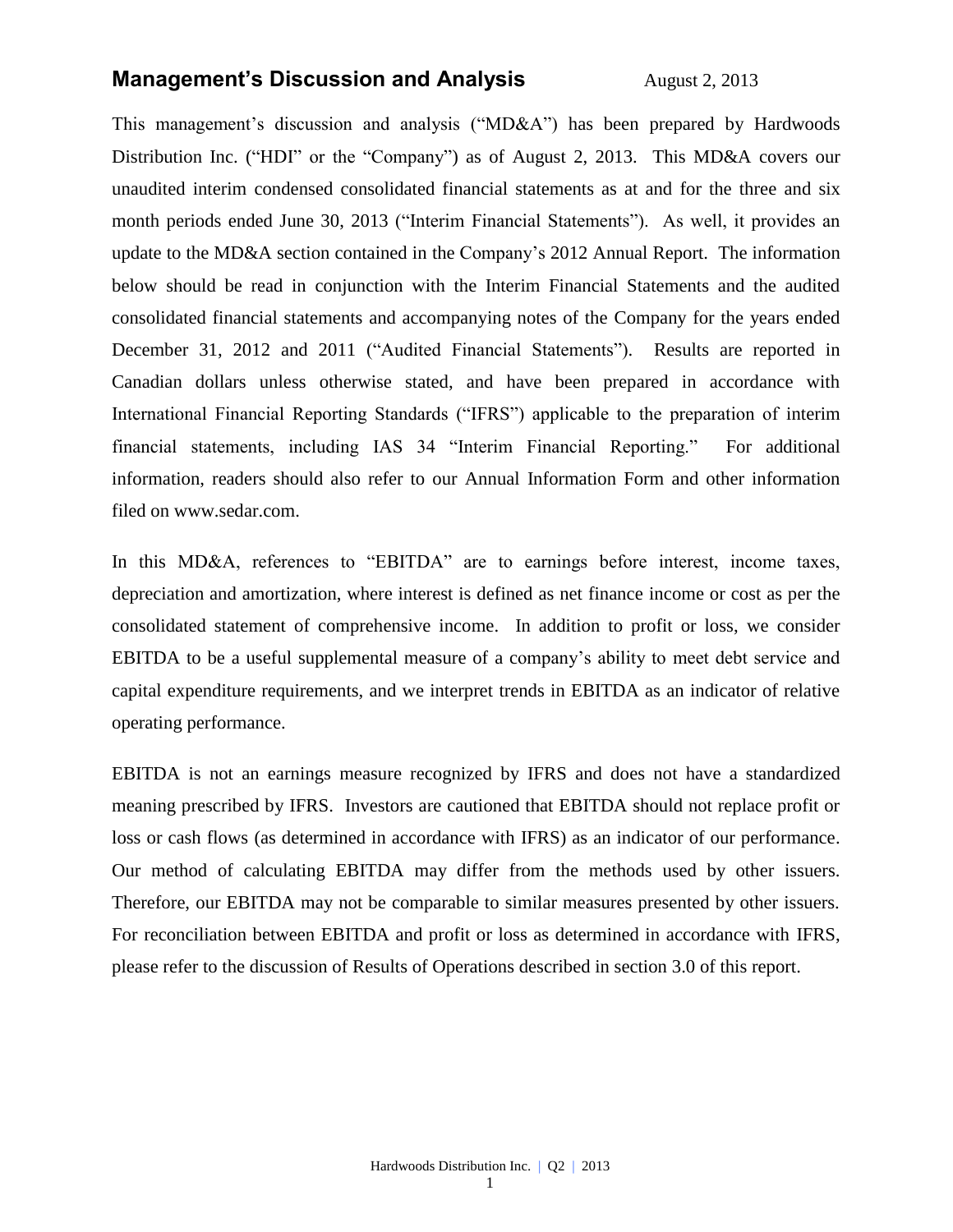

## **Contents**

This MD&A includes the following sections:

- 1.0 Executive Summary
	- 1.1 Overview
	- 1.2 Outlook
- 2.0 Background
	- 2.1 Company Overview
	- 2.2 Business and Industry Overview
- 3.0 Results of Operations
	- 3.1 Three Month Periods Ended June 30, 2013 and June 30, 2012
	- 3.2 Six Month Periods Ended June 30, 2013 and June 30, 2012
- 4.0 Quarterly Financial Information and Seasonality
- 5.0 Liquidity and Capital Resources
	- 5.1 Cash Flows from Operating, Investing and Financing Activities
	- 5.2 Working Capital
	- 5.3 Revolving Credit Facilities and Debt Management Strategy
	- 5.4 Contractual Obligations
	- 5.5 Off-Balance Sheet Arrangements
	- 5.6 Financial Instruments
	- 5.7 Share Data
	- 5.8 Dividends
- 6.0 Related Party Transactions
- 7.0 Critical Accounting Estimates and Adoption of Changes in Accounting Policies
	- 7.1 Critical Accounting Estimates
	- 7.2 Adoption of New Accounting Policies
- 8.0 Risks and Uncertainties
- 9.0 Internal Control over Financial Reporting
- 10.0 Note Regarding Forward Looking Information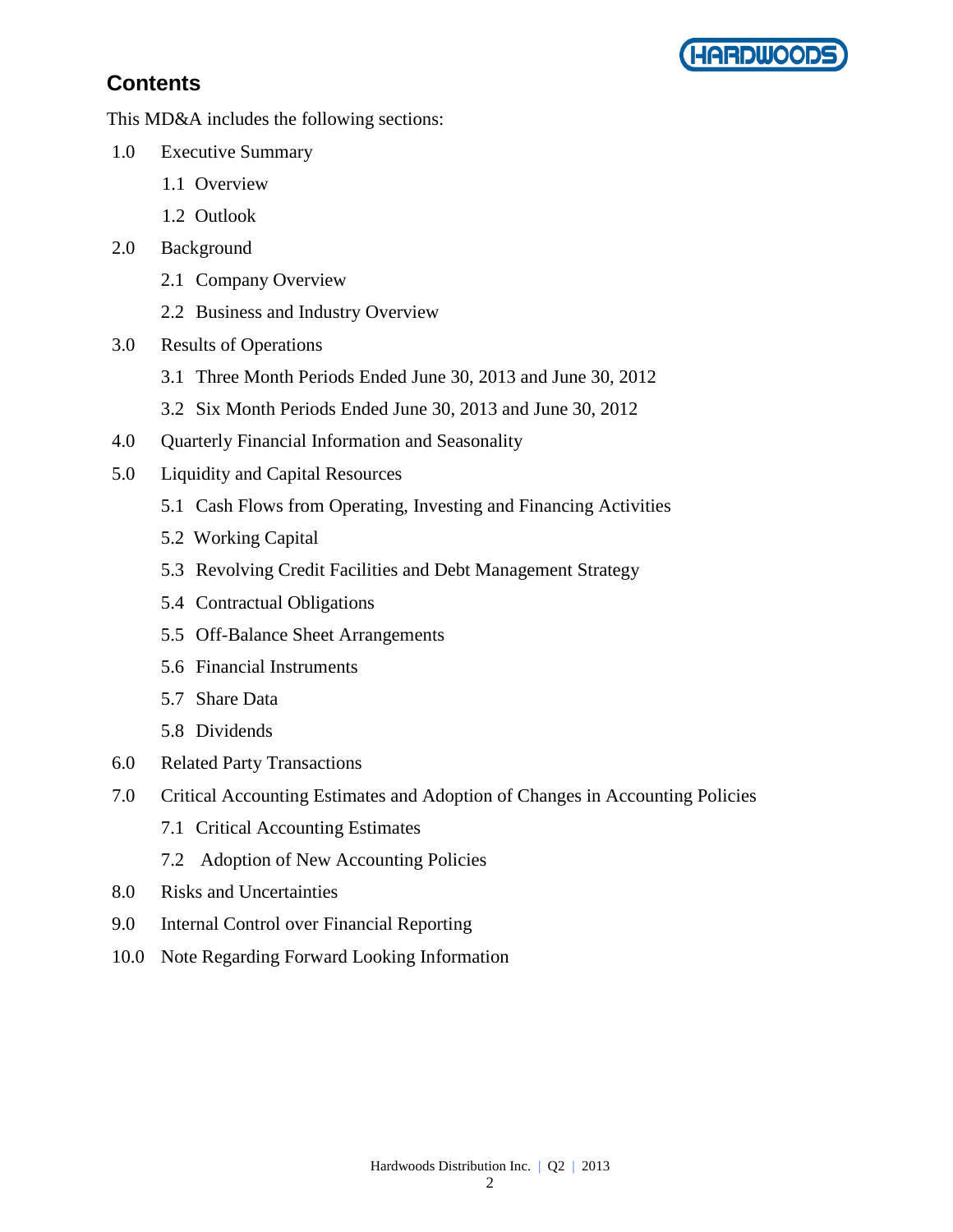## **1.0 Executive Summary**

## 1.1 Overview

We achieved strong results in the second quarter of 2013 as we responded to growing demand from the US residential construction market. With nearly three quarters of our business in the US, and approximately half of our US sales focused on new residential construction, we are well positioned to benefit from the recovery in this market. Higher sales volumes, together with increased product prices, contributed to our best quarterly sales and EBITDA results in nine years.

For the three months ended June 30, 2013, revenue grew 20.8%, gross profit increased 30.1%, EBITDA was up 65.8%, and profit climbed 85.2% compared to the same period in 2012. For the six months ended June 30, 2013, we grew revenue by 20.1%, gross profit by 25.8%, EBITDA by 79.3% and profit by 110.5% compared to the first half of 2012.

*Three Months Ended June 30th :*







*Six Months Ended June 30th :*







Hardwoods Distribution Inc. | Q2 | 2013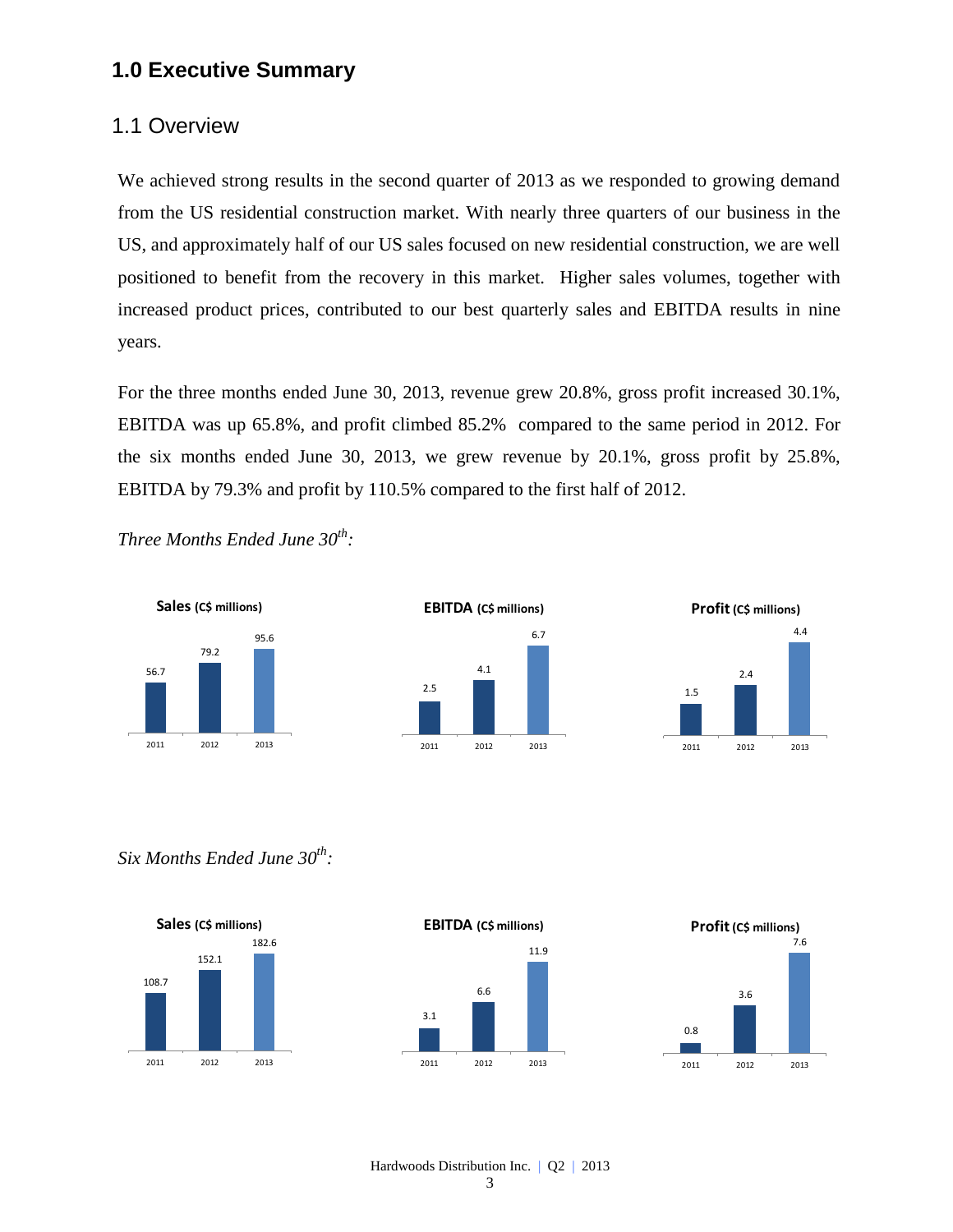Our US operations successfully capitalized on the improving business conditions, with US sales up 24.9% in the second quarter compared to the second quarter of 2012. Substantially all of this growth was organic, and it is estimated roughly half of the sales increase was driven by higher sales volumes, and the balance attributed to higher product prices.

According to the US Census Bureau, the seasonally adjusted annual rate of US housing averaged 872,000 starts during the second quarter, up 18% from 741,000 during the same period last year. Average prices for hardwood lumber products were up approximately 14% year-overyear according to the Hardwood Lumber Review. Prices for hardwood plywood and other sheet goods vary by product type, but are estimated to have appreciated on average by 10% to 20% during the second quarter, compared to the same period a year ago.

Changes in market prices for the products we sell are generally passed through to our customers, enabling us to achieve a reasonably stable gross profit margin. However certain market conditions, including rapidly changing product prices, can contribute to quarter-to-quarter margin variations. During the second quarter and first half of 2013, prices increased more quickly than normal for our industry. As a result we achieved gross profit margins of 18.9% in the second quarter and 18.6% in the first six months of the year, both of which are at the high end of our historical gross margin range. We view a gross margin percentage around 18% to be a more sustainable level for our business under normal business conditions, and expect gross margin will trend down to more typical levels in the second half of the year.

Strategically, we continued to execute on our market expansion strategy and further strengthened our US branch network with the purchase of a hardwood lumber import business located in Leland, North Carolina ("Leland"). Acquired on May 31, 2013 for \$3.0 million, the Leland business builds on our well-established strength as an importer of hardwood products by extending our direct sourcing capabilities to tropical lumber from Africa and South America. The acquisition also expands our US branch network into the US East Coast for the first time. The acquired business contributed 0.3% of our sales growth in the second quarter, reflecting the timing of the transaction and the relatively small size of the business.

Our Canadian operations grew sales revenue despite a slowdown in Canadian residential construction activity. According to the Canada Mortgage and Housing Corporation, the seasonally adjusted rate of housing starts declined 12.5% at the end of the second quarter, compared to the same time a year ago. This slowdown reflects the impact of tighter mortgage rules implemented in 2012 to cool the housing market. Our success in achieving Canadian sales

Hardwoods Distribution Inc. | Q2 | 2013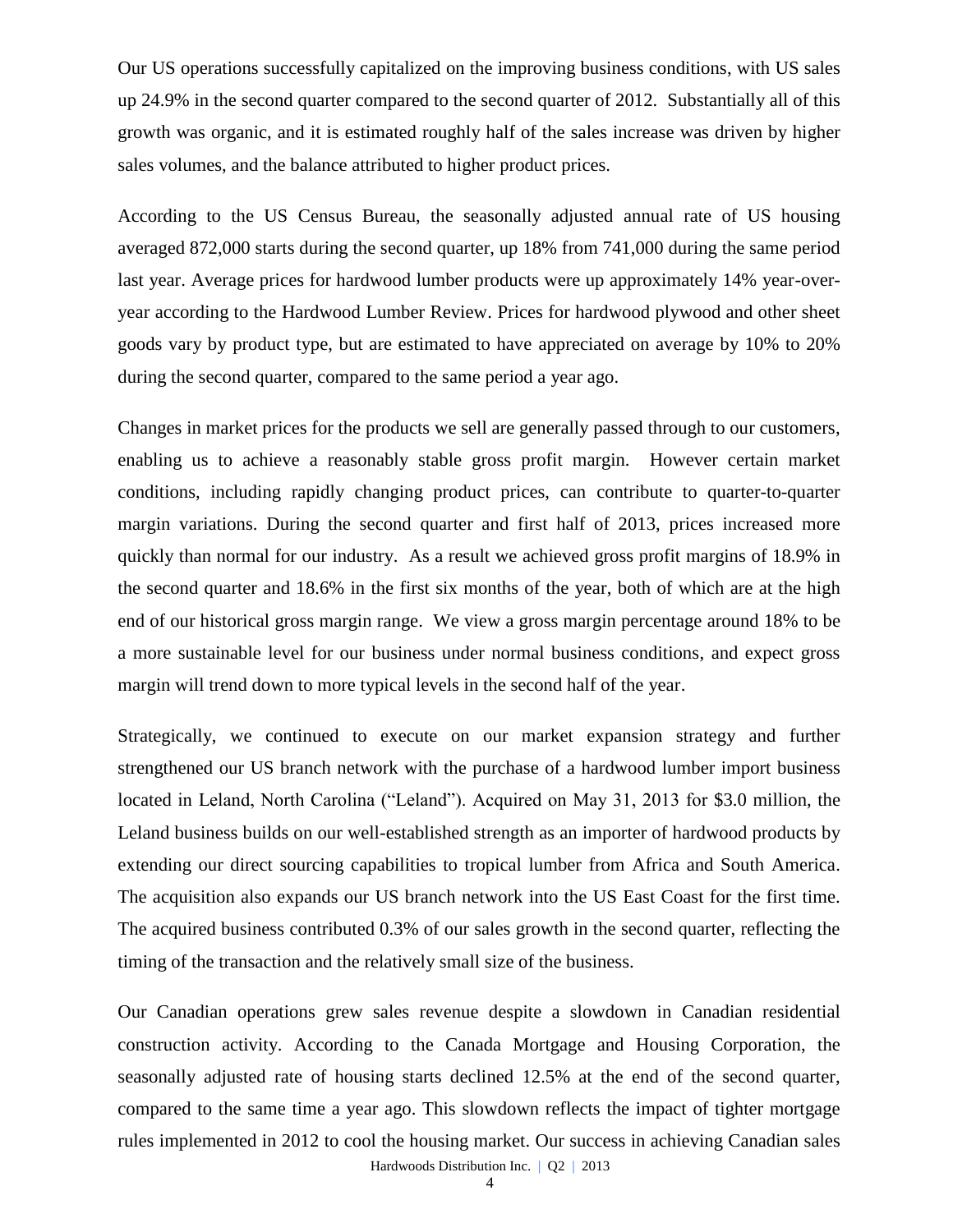growth of 6.9% in the second quarter and 5.3% during the first half primarily reflects stronger product prices offsetting the impact of lower sales volumes. While demand levels may differ between Canada and the US, product price dynamics are typically similar as the majority of products we sell are purchased from sources outside of Canada.

Commercial/institutional construction markets continued to exhibit modest growth during the second quarter and first half of 2013.

Second quarter and first half operating expenses increased moderately year-over-year as we supported growth in our business. As a percentage of sales, however, expenses were lower than a year ago, reflecting the efficiency of our business model. Our EBITDA as a percentage of sales for the first half of the year climbed to 6.5%, which is the highest EBITDA margin achieved by our business since 2005.

Overall we are encouraged by our second quarter and first half results. On August  $2<sup>nd</sup>$  our Board of Directors declared a quarterly dividend of \$0.035 per share, payable October 31, 2013 to shareholders of record as of October 18, 2013. The Board regularly evaluates the dividend with due regard to desired financial leverage and the outlook for the business. This includes assessing cash needs to finance additional working capital to support growth of the business, the potential utilization of cash to help finance acquisition opportunities, and consideration of uncertainties facing the business such as the trade case against Chinese plywood.

## 1.2 Outlook

We anticipate that business conditions will remain strong through the balance of 2013 and beyond with forecasters continuing to predict a multi-year strengthening trend for the US residential construction market. Given that hardwood products are typically applied at the final stages of house construction (approximately 9-to-12 months after house construction starts), we expect to see higher demand for our products continuing well into 2014.

The outlook for the US market is tempered by uncertainty over the impact of new antidumping and countervailing duties against imported hardwood plywood panels produced in China. Approximately 14% of our total sales in 2012 were comprised of hardwood plywood manufactured in China and resold to customers in the United States. The next significant development in the trade case is expected in September 2013, when final duty determinations will be announced by the US Department of Commerce. We are watching this case closely and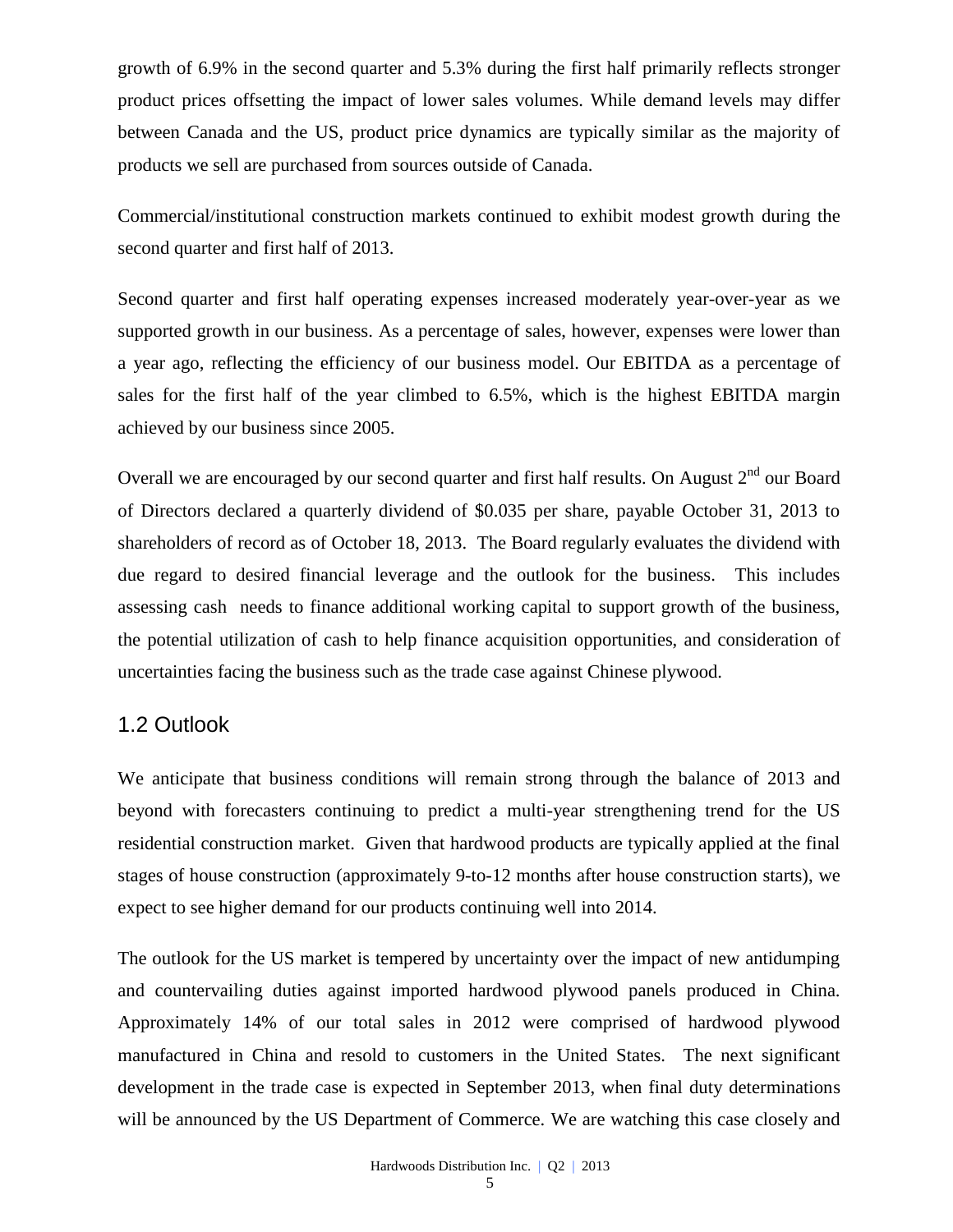investigating a range of alternative supply solutions. During the first half of 2013, we further improved our import capabilities for panel products from Indonesia, Malaysia, and Russia.

The outlook for the Canadian market is generally neutral with 2013 housing starts expected to remain below 2012 levels following the changes to Canada's mortgage insurance rules. Growth in the Canadian renovation and commercial construction markets is expected to be modest at 3.6% and 3.4% respectively.

Our primary goal in the remainder of 2013 will be to continue capturing the growth potential from a strengthening US housing market, both in terms of sales volumes and product pricing. In the third year of our successful market expansion strategy, we will also continue to:

- 1. Leverage our ability to source high quality products from a range of international markets.
- 2. Strengthen our presence in commercial and institutional construction markets.
- 3. Solidify our presence in large geographic markets, primarily through the introduction of new products, and through the expansion of production capabilities at our Paxton branches.

Overall our outlook for 2013 remains very positive. We are successfully optimizing and growing the business organically, and we will continue to pursue well-priced, strategic acquisition opportunities.

## **2.0 Background**

## 2.1 Company Overview

Hardwoods is one of North America's largest wholesale distributors of hardwood lumber and related sheet good products, operating a network of 32 distribution centres in the US and Canada. Hardwoods Distribution Inc. is listed on the [Toronto Stock Exchange and trades under the](http://tmx.quotemedia.com/quote.php?qm_symbol=TPK&locale=EN)  [symbol](http://tmx.quotemedia.com/quote.php?qm_symbol=TPK&locale=EN) HWD.

## 2.2 Business and Industry Overview

Serving customers for over 50 years, Hardwoods is one of North America's largest distributors of high-grade hardwood lumber and specialty sheet goods to the cabinet, moulding, millwork, furniture and specialty wood products industries. At August 2, 2013 we operated 32 distribution facilities located in 17 states and 5 provinces throughout North America. To maximize inventory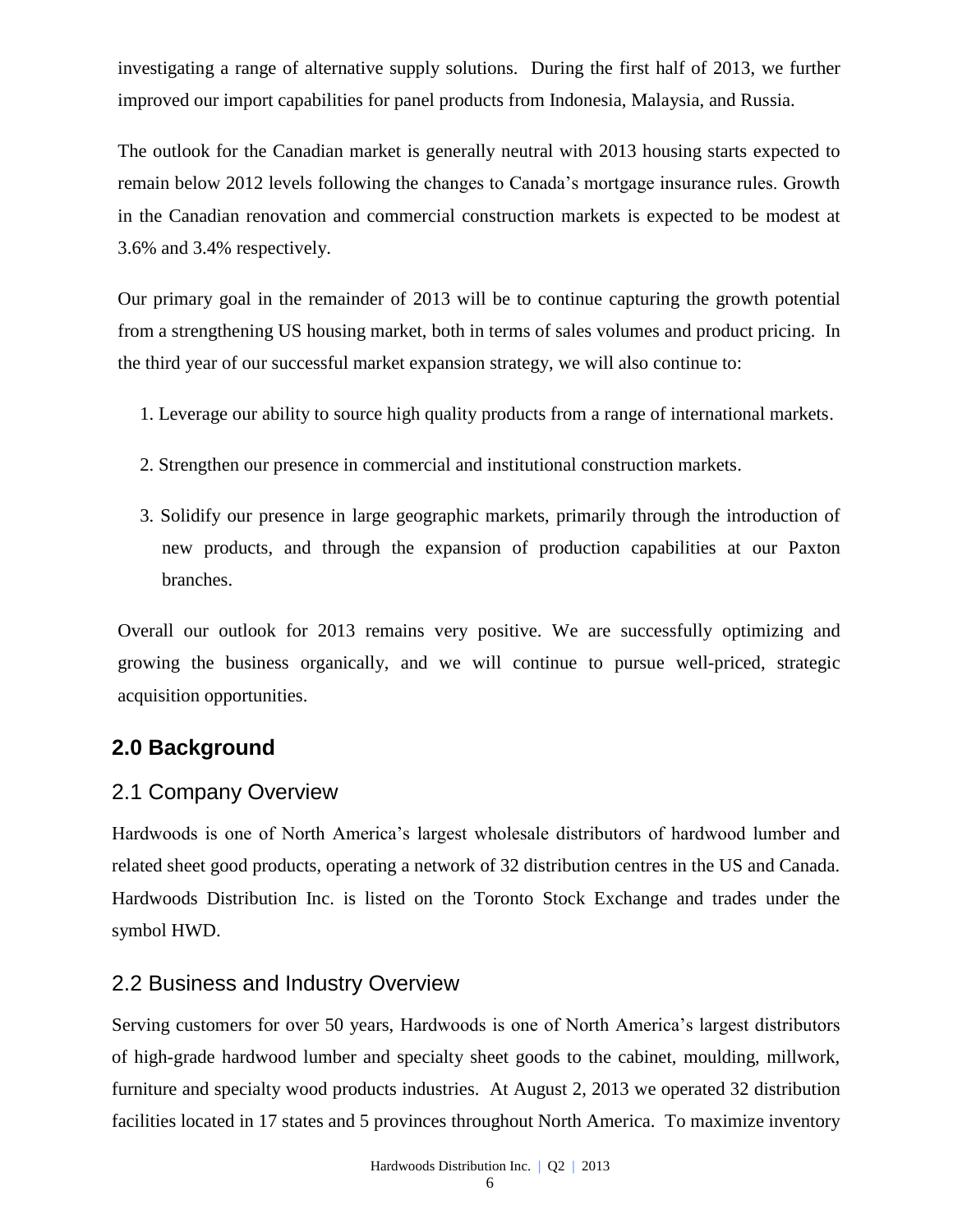management, we utilize a hub and spoke distribution system, with major hub distribution centres holding the bulk of our inventory and making regular truck transfers to replenish stock in satellite distribution centres that are located in smaller markets.

Approximately one third of our product mix is made up of high-grade hardwood lumber. The balance is made up of sheet goods and other specialty products, including hardwood plywood and non-structural sheet goods such as medium-density fiberboard, particleboard and melaminecoated stock. Our sheet goods and lumber are complementary product lines; both are key products used by our customers in the manufacture of their end-use products.

Our role in the industry is to provide the critical link between mills that manufacture large volumes of hardwood lumber and sheet goods, and industrial customers that require smaller quantities of many different hardwood products for their own manufacturing processes. We provide a means for hundreds of hardwood mills to get their product to thousands of small-tomid-sized industrial manufacturers. We add value to our suppliers by buying their product in volume and paying them promptly, effectively acting as their third-party sales force. We add value for our customers by providing them with the materials they need on a just-in-time basis, remanufacturing materials to customer specifications where required, selling in smaller quantities and offering a wider range of product selection than the customer would be able to purchase directly from an individual mill. We also provide an important source of financing for our customers by allowing them to buy material from us on approved credit.

Our customer base manufactures a range of end-use products, such as cabinetry, furniture and custom millwork. These products in turn are sold into multiple sectors of the economy, including new home construction, renovation, non-residential construction and institutional markets. As a result of this diversity, it is difficult to determine with certainty what proportion of our products ends up in each sector of the economy. We estimate at least 50% of our products are used in new residential construction, in the form of cabinets, mouldings, custom finishing, and home furniture. We believe the balance of our products end up in other sectors of the economy not associated with new residential construction, such as home renovations, finishing millwork for office buildings, restaurant and bar interiors, hotel lobbies, retail point-of-purchase displays, schools, hospitals, custom motor coaches, yacht interiors and other specialty areas.

The majority of the hardwood lumber distributed in North America is harvested from North American hardwood forests, located principally in the Eastern United States, and is milled by hundreds of small mills. Imported hardwood lumber is largely limited to specialty species that

Hardwoods Distribution Inc. | Q2 | 2013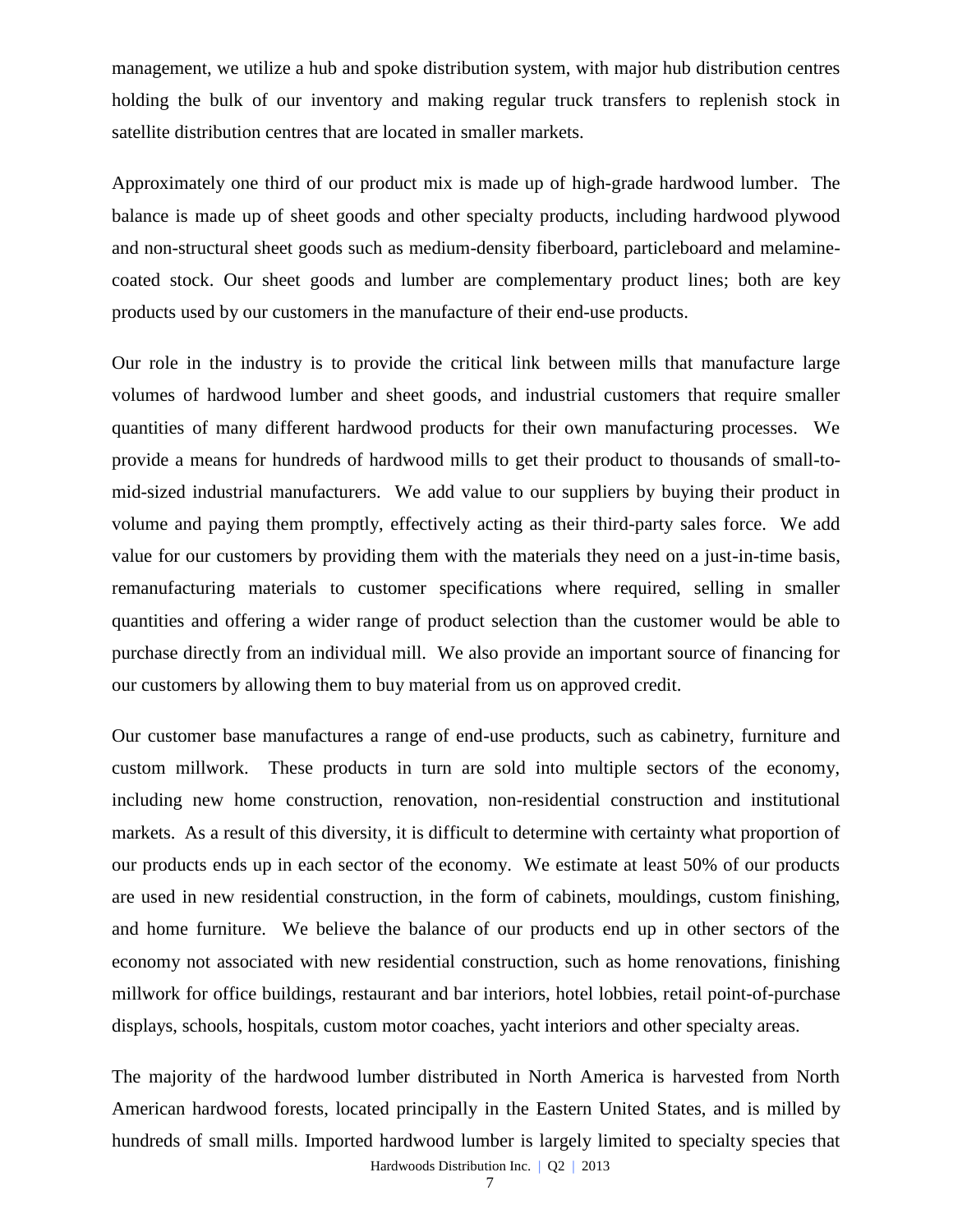generally do not compete with domestic hardwood lumber. Sheet goods are generally produced in North America by large manufacturers using domestic hardwoods and other materials, although imported hardwood plywood volumes have been increasing. Both domestic and imported hardwood lumber and plywood are distributed principally by third parties such as us.

# **3.0 Results of Operations**

# 3.1Three Months Ended June 30, 2013 and June 30, 2012

| Selected Unaudited Consolidated Financial Information (in thousands of Canadian dollars) |                      |     |                      |             |           |            |
|------------------------------------------------------------------------------------------|----------------------|-----|----------------------|-------------|-----------|------------|
|                                                                                          | For the three months |     | For the three months |             |           |            |
|                                                                                          | Ended June 30        |     | Ended June 30        | \$ Increase |           | % Increase |
|                                                                                          | 2013                 |     | 2012                 |             | Decrease) | (Decrease) |
| Total sales                                                                              | \$<br>95,617         | \$. | 79,153               | \$.         | 16,464    | 20.8%      |
| Sales in the US (US\$)                                                                   | 69,535               |     | 55,686               |             | 13,849    | 24.9%      |
| Sales in Canada                                                                          | 24,484               |     | 22,909               |             | 1,575     | 6.9%       |
| Gross profit                                                                             | 18,081               |     | 13,894               |             | 4,187     | 30.1%      |
| Gross profit %                                                                           | 18.9%                |     | 17.6%                |             |           |            |
| Operating expenses                                                                       | (11, 683)            |     | (10, 141)            |             | 1,542     | 15.2%      |
| Profit from operating activities                                                         | 6,398                |     | 3,753                |             | 2,645     | 70.5%      |
| Add: Depreciation and amortization                                                       | 342                  |     | 312                  |             | 30        | 9.6%       |
| Earnings before interest, taxes, depreciation and                                        |                      |     |                      |             |           |            |
| amortization ("EBITDA")                                                                  | \$<br>6,740          | \$  | 4,065                | \$          | 2,675     | 65.8%      |
| Add (deduct):                                                                            |                      |     |                      |             |           |            |
| Depreciation and amortization                                                            | (342)                |     | (312)                |             | (30)      | $-9.6%$    |
| Net finance income                                                                       | 102                  |     | 135                  |             | (33)      | $-24.4%$   |
| Income tax expense                                                                       | (2,097)              |     | (1,511)              |             | (586)     | $-38.8%$   |
| Profit for the period                                                                    | \$<br>4,403          | \$  | 2,377                | \$          | 2,026     | 85.2%      |
| Basic and fully diluted profit per share                                                 | \$<br>0.27           | \$  | 0.15                 |             |           |            |
| Average Canadian dollar exchange rate for one US dollar                                  | 1.023                |     | 1.010                |             |           |            |

## **Sales**

For the three months ended June 30, 2013, total sales increased to \$95.6 million, up 20.8% from \$79.2 million during the same period in 2012. Organic growth from existing operations accounted for \$16.1 million of the sales increase. The remaining \$0.4 million in increased sales was contributed by the acquired Leland import lumber business which was purchased on May 31, 2013.

Sales in our US operations were US\$69.5 million, an increase of US\$13.8 million or 24.9% compared to the same period in the prior year. This growth reflects higher sales volumes related to increased demand from the US residential construction market. Product prices also increased, reflecting the shift to higher market demand, as well as in response to the imposition of duties on hardwood plywood imported from China described in section 8.0 of this report.

Sales in Canada increased by \$1.6 million, or 6.9%. This improvement reflects the higher product pricing, partially offset by weaker volume demand in Canada. As the majority of the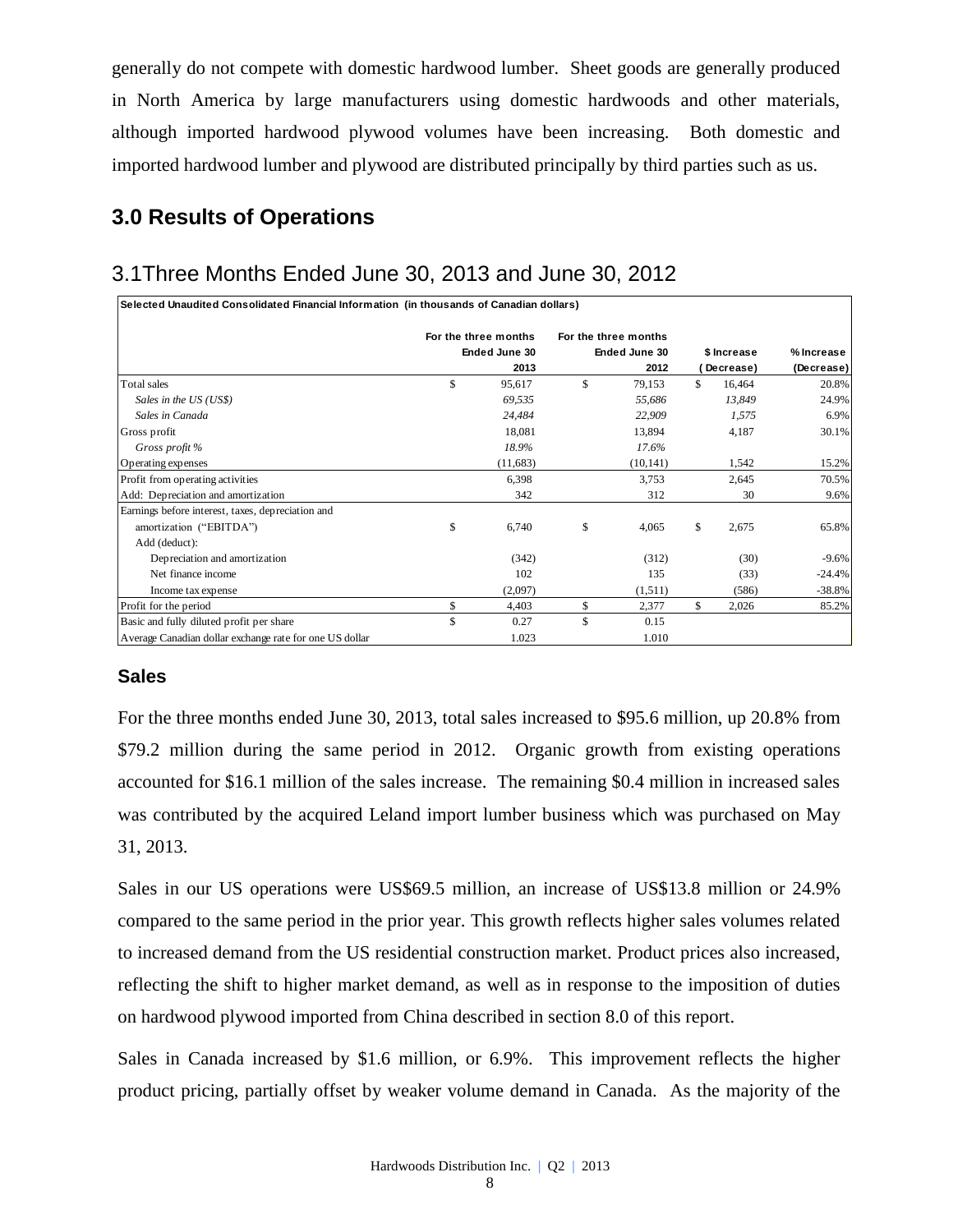products we sell originate in the United States, conditions that cause hardwood prices to increase in the US generally also result in higher selling prices in Canada.

### **Gross Profit**

Gross profit for the three months ended June 30, 2013 was \$18.1 million, an increase of \$4.2 million, or 30.1%, from \$13.9 million in the second quarter of 2012. This improvement reflects higher sales together with an increase in gross profit margin. As a percentage of sales, second quarter gross profit was 18.9%, compared to 17.6% in the same period in 2012. The unusually strong gross profit margin reflects the short-term benefit of selling lower-cost inventory into a rising price market. Over the longer term, we view 18% as a sustainable gross margin target for our business, while recognizing that results may fluctuate up or down based upon short-term market conditions.

### **Operating Expenses**

Operating expenses were \$11.7 million in the second quarter of 2013, compared to \$10.1 million during the second quarter of 2012, an increase of \$1.5 million. This increase primarily reflects additional personnel costs incurred to support the significant increase in sales, and an increase in bad debt expense to 0.8% of sales, following an unusually low bad debt result during the same period last year when no bad debt expense was incurred. As a percentage of sales, second quarter 2013 operating expenses improved to 12.2% of sales, from 12.8% in 2012.

### **EBITDA**

For the three months ended June 30, 2013, EBITDA increased to \$6.7 million, up \$2.7 million from \$4.1 million in the second quarter of 2012. The significant improvement reflects the \$4.2 million increase in gross profit, partially offset by the \$1.5 million increase in operating expenses.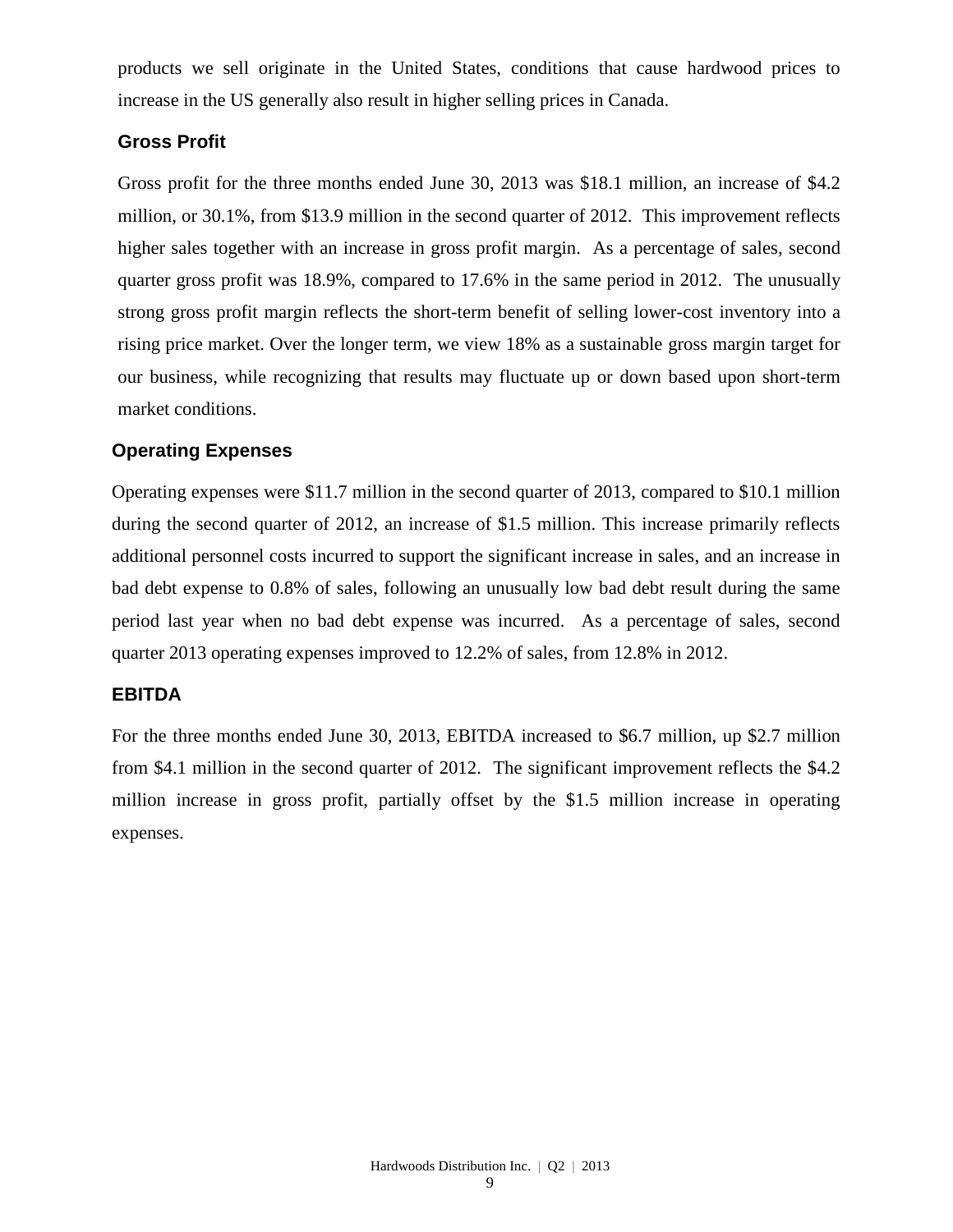## **Income Tax Expense**

An income tax expense of \$2.1 million was recorded in the second quarter of 2013, compared to \$1.5 million in the same period in the prior year. The increase in income tax expense reflects higher taxable income generated during the three months ended June 30, 2013 compared to the same period in 2012.

## **Profit for the Period**

Profit for the three months ended June 30, 2013 increased to \$4.4 million, from \$2.4 million during the same period in 2012. The \$2.0 million improvement reflects the \$2.7 million increase in EBITDA, partially offset by a \$0.6 million increase in income tax expense.

# 3.2 Six Months Ended June 30, 2013 and June 30, 2012

| Selected Unaudited Consolidated Financial Information (in thousands of Canadian dollars) |                    |               |                    |              |             |            |
|------------------------------------------------------------------------------------------|--------------------|---------------|--------------------|--------------|-------------|------------|
|                                                                                          | For the six months |               | For the six months |              |             |            |
|                                                                                          | Ended June 30      |               | Ended June 30      |              | \$ Increase | % Increase |
|                                                                                          | 2013               |               | 2012               |              | Decrease)   | (Decrease) |
| Total sales                                                                              | \$<br>182,600      | $\mathcal{S}$ | 152,092            | \$.          | 30,508      | 20.1%      |
| Sales in the US (US\$)                                                                   | 133,447            |               | 106,786            |              | 26,661      | 25.0%      |
| Sales in Canada                                                                          | 47,044             |               | 44,697             |              | 2,347       | 5.3%       |
| Gross profit                                                                             | 33,981             |               | 27,004             |              | 6,977       | 25.8%      |
| Gross profit %                                                                           | 18.6%              |               | 17.8%              |              |             |            |
| Operating expenses                                                                       | (22,769)           |               | (20.991)           |              | 1,778       | 8.5%       |
| Profit from operating activities                                                         | 11,212             |               | 6,013              |              | 5,199       | 86.5%      |
| Add: Depreciation and amortization                                                       | 671                |               | 614                |              | 57          | 9.3%       |
| Earnings before interest, taxes, depreciation and                                        | \$<br>11,883       | \$            | 6,627              | $\mathbb{S}$ | 5,256       | 79.3%      |
| amortization ("EBITDA")                                                                  |                    |               |                    |              |             |            |
| Add (deduct):                                                                            |                    |               |                    |              |             |            |
| Depreciation and amortization                                                            | (671)              |               | (614)              |              | (57)        | $-9.3\%$   |
| Net finance income (cost)                                                                | 269                |               | (205)              |              | 474         | 231.2%     |
| Income tax expense                                                                       | (3,898)            |               | (2,206)            |              | (1,692)     | $-76.7%$   |
| Profit for the period                                                                    | \$<br>7,583        | \$            | 3,602              | \$           | 3,981       | 110.5%     |
| Basic and fully diluted profit per share                                                 | \$<br>0.46         | \$            | 0.22               |              |             |            |
| Average Canadian dollar exchange rate for one US dollar                                  | 1.016              |               | 1.006              |              |             |            |

### **Sales**

For the six months ended June 30, 2013 total sales increased to \$182.6 million, from \$152.1 million in the first half of 2012, an increase of \$30.5 million or 20.1%.

Our sales growth was predominantly driven by our US operations, where first-half sales activity increased by US\$26.7 million or 25.0%. The stronger US sales reflect increased volume demand and stronger product pricing related to improved market conditions, as well as the benefits of strategy implementation as discussed in section 1.0 of this report.

First half sales in Canada increased by \$2.3 million, or 5.3% year-over-year, with stronger product pricing helping to offset the impact of flat-to-slightly lower sales volumes.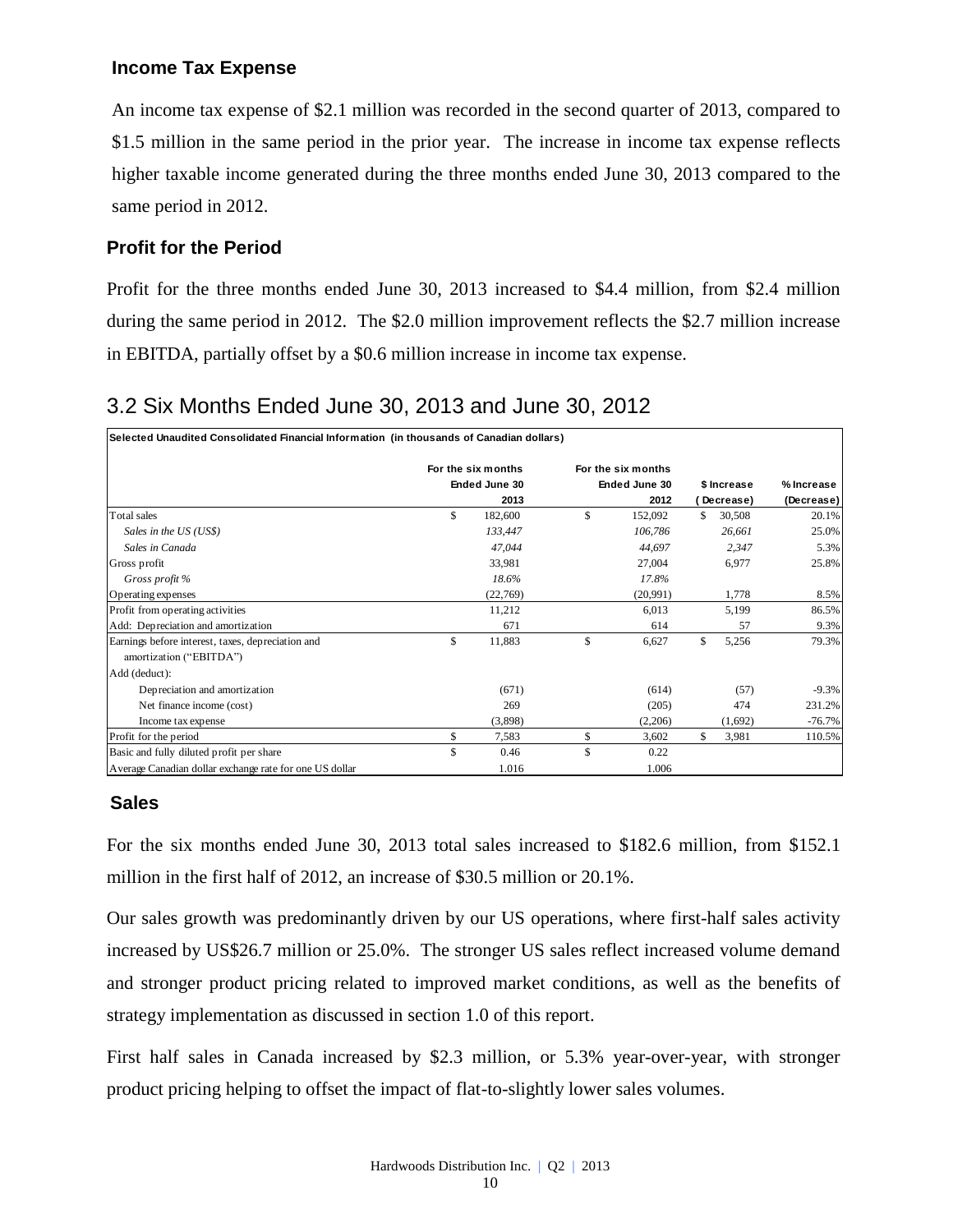## **Gross Profit**

First-half gross profit increased to \$34.0 million, from \$27.0 million in the first six months of 2012. The 25.8% improvement reflects increased sales and a higher gross profit margin. As a percentage of sales, gross profit increased to 18.6% in the first half of 2013, from 17.8% during the same period in 2012 as we capitalized on improving market conditions and rising product prices.

## **Operating Expenses**

Operating expenses increased \$1.8 million to \$22.8 million in the first six months of 2013, from \$21.0 million during the same period in 2012. The increase reflects higher personnel costs incurred to support growth, together with the return to more typical levels of bad debt expense. Bad debt expense in the current year is running at  $0.5\%$  of sales  $(2012 - 0.2\%$  of sales), which is within the normal historical range for our operations. As a percentage of sales, first-half operating expenses improved to 12.5% of sales, compared to 13.8% in 2012.

### **EBITDA**

For the six months ended June 30, 2012, EBITDA increased to \$11.9 million, from \$6.6 million during the same period in 2012. The \$5.3 million, or 79.3%, increase reflects the \$7.0 million increase in gross profit, partially offset by the \$1.8 million increase in operating expenses.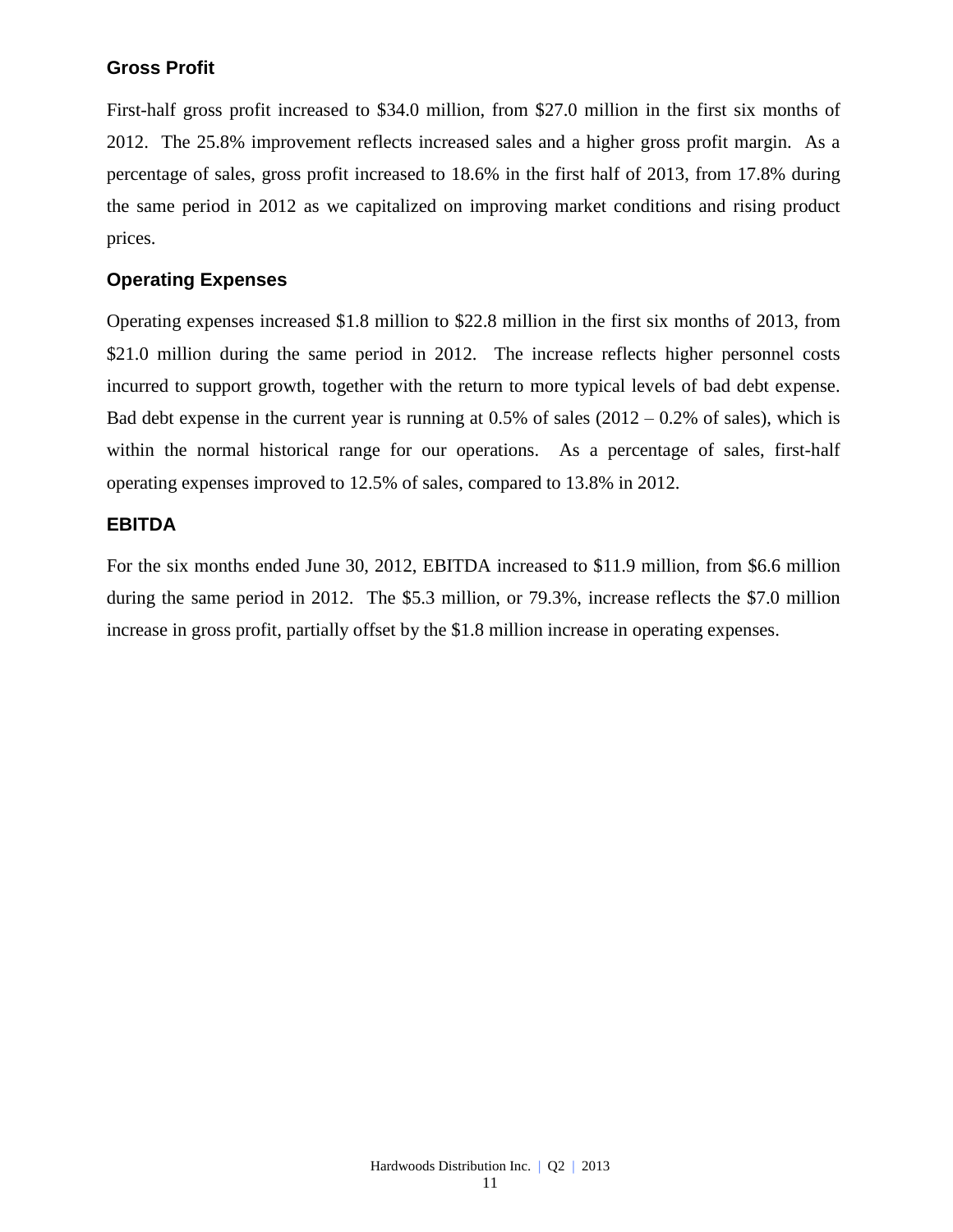## **Net Finance Income (Cost)**

| (in thousands of Canadian dollars)                       | Six months<br>ended | <b>Six months</b><br>ended |             |
|----------------------------------------------------------|---------------------|----------------------------|-------------|
|                                                          | <b>June 30,</b>     | <b>June 30,</b>            | \$ Increase |
|                                                          | 2013                | 2012                       | Decrease)   |
| Finance expense:                                         |                     |                            |             |
| Interest on bank indebtedness                            | \$<br>(478)         | \$<br>(350)                | \$<br>128   |
| Accretion of finance lease obligation                    | (44)                | (41)                       | 3           |
| Write-off of uncollectible interest on trade receivables |                     | (49)                       | (49)        |
| Total finance expense                                    | (522)               | (440)                      | 82          |
| Finance income:                                          |                     |                            |             |
| Interest on trade receivables                            |                     |                            |             |
| customer notes, and employee loans                       | 241                 | 200                        | 41          |
| Foreign exchange gain                                    | 550                 | 35                         | 515         |
| Total finance income                                     | 791                 | 235                        | 556         |
| Net finance income (cost)                                | \$<br>269           | \$<br>(205)                | \$<br>(474) |

Net finance income during the first half of 2013 was \$0.3 million, compared to a net finance cost of \$0.2 million during the same period in 2012. As shown in the preceding table, the main factor in this increase was a \$0.5 million increase in foreign exchange gain between the periods. This primarily reflects the impact of changes in the Canadian/US dollar exchange rate on translation for reporting purposes of intercompany debt held by or with subsidiaries of the Company. During the six months ended June 30, 2013, a weakening of the Canadian dollar resulted in a foreign exchange gain of \$0.6 million on this intercompany debt, compared to just \$35,000 in the comparative period in 2012.

### **Income Tax Expense**

Income tax expense increased to \$3.9 million in the first six months of 2013, from \$2.2 million in the same period in 2012. This increase primarily reflects higher taxable income.

### **Profit for the Period**

Profit for the six months ended June 30, 2013 increased to \$7.6 million, from \$3.6 million during the same period in 2012. The \$4.0 million, or 110.5% improvement primarily reflects the \$5.3 million increase in EBITDA and the \$0.5 million increase in net finance income, partially offset by a \$0.1 million increase in depreciation expense and the \$1.7 million increase in income tax expense.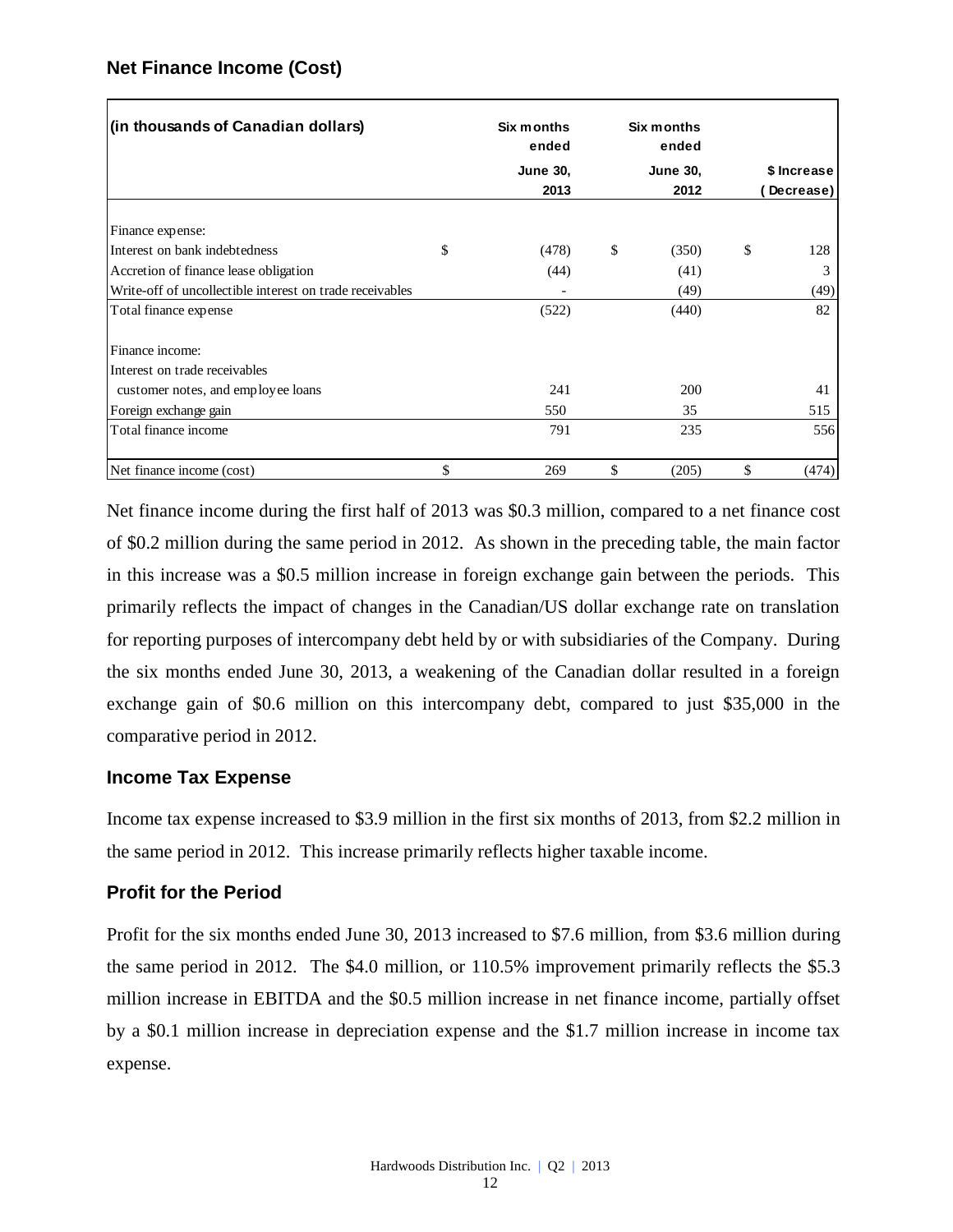# **4.0 Quarterly Financial Information and Seasonality**

| (in thousands of dollars)                        | Q <sub>2</sub> | Q1              |    | Q <sub>4</sub> |               | Q3     |      | Q <sub>2</sub> |      | Q1     | Q <sub>4</sub>    |    | Q3     |
|--------------------------------------------------|----------------|-----------------|----|----------------|---------------|--------|------|----------------|------|--------|-------------------|----|--------|
|                                                  | 2013           | 2013            |    | 2012           |               | 2012   |      | 2012           |      | 2012   | 2011              |    | 2011   |
| Total sales                                      | \$<br>95,617   | \$<br>86,983    | S  | 74,133         | \$            | 79,862 | - \$ | 79,153         | \$   | 72,939 | \$<br>63,899      | \$ | 57,372 |
| Profit (loss)                                    | \$<br>4,403    | \$<br>3,180     | -S | 1,313          | \$            | 1,264  | S    | 2,377          | - \$ | 1,225  | \$<br>$(350)$ \$  |    | 5,605  |
| Basic profit (loss) per share or unit            | 0.27           | \$<br>0.19      | \$ | 0.08           | $\mathcal{S}$ | 0.08   | - \$ | $0.15$ \$      |      | 0.08   | $(0.02)$ \$       |    | 0.37   |
| Fully diluted profit (loss) per share<br>or unit | \$<br>0.27     | \$<br>$0.19$ \$ |    | 0.08           | \$            | 0.08   | - \$ | $0.15$ \$      |      | 0.07   | \$<br>$(0.02)$ \$ |    | 0.36   |
| <b>EBITDA</b>                                    | 6,740          | 5,143           |    | 2,407          |               | 3,313  |      | 4,065          |      | 2,562  | 941               | -S | 1,928  |

The preceding table provides selected quarterly financial information for our eight most recently completed fiscal quarters. This information is unaudited, but reflects all adjustments of a normal, recurring nature which are, in our opinion, necessary to present a fair statement of the results of operations for the periods presented. Quarter-to-quarter comparisons of our financial results are not necessarily meaningful and should not be relied upon as an indication of future performance. Historically, the first and fourth quarters have been seasonally slower periods for our business. In addition, net earnings reported in each quarter may be impacted by acquisitions (which occurred with the Paxton acquisition in the three months ended September 30, 2011, and with the import lumber business acquisition in Leland, NC, which occurred in the three months ended June 30, 2013), changes to the foreign exchange rate of the Canadian and US dollar, and changes in the carrying value of deferred income tax assets (which occurred in the three months ended September 30, 2011).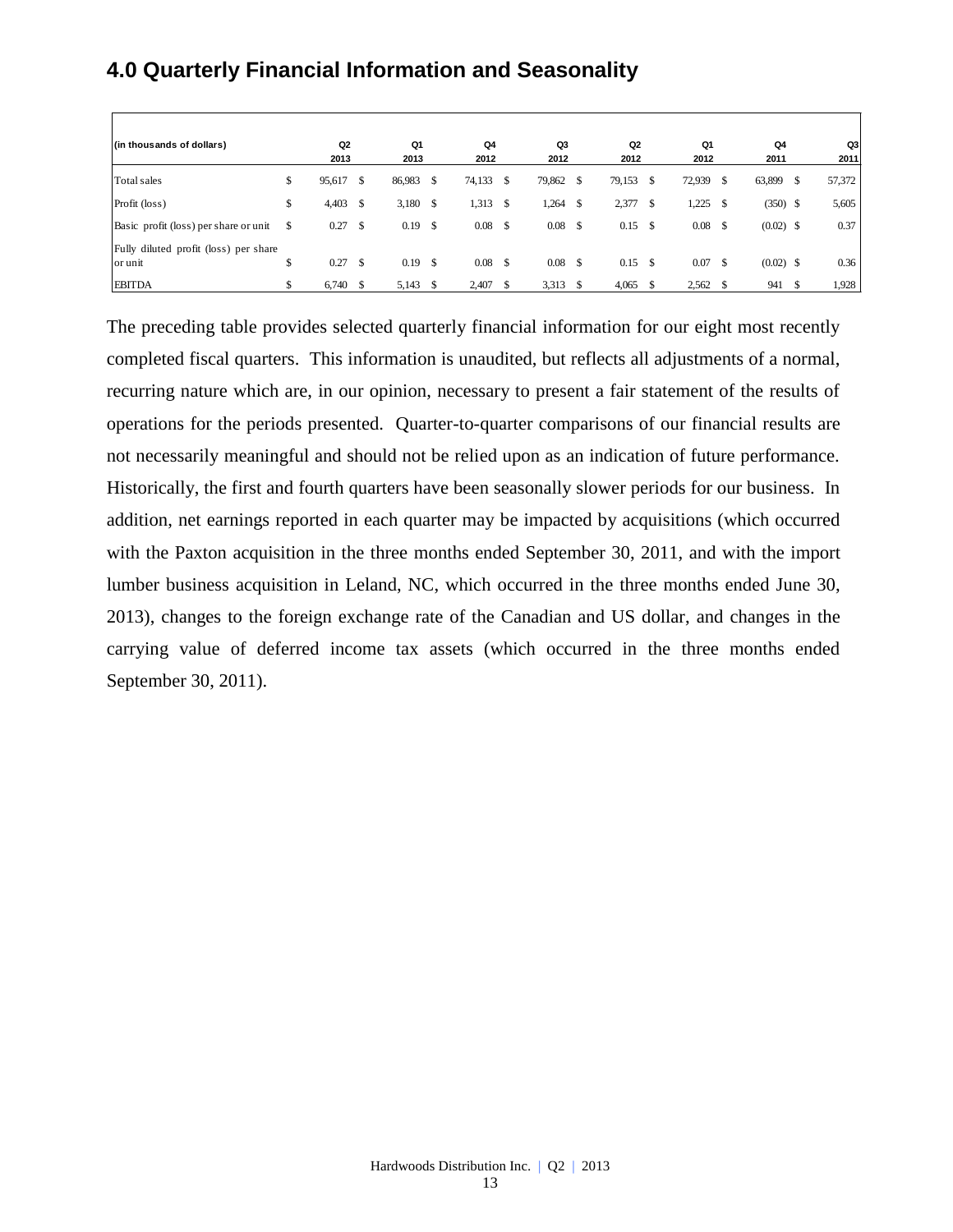# **5.0 Liquidity and Capital Resources**

| l Selected Unaudited Consolidated Financial          |              |    |                            |           |           |   |                          |           |
|------------------------------------------------------|--------------|----|----------------------------|-----------|-----------|---|--------------------------|-----------|
| Information (in thousands of Canadian dollars)       |              |    | Three months ended June 30 |           |           |   | Six months ended June 30 |           |
|                                                      | 2013         |    | 2012                       | \$ Change | 2013      |   | 2012                     | \$ Change |
| Cash provided by operating activities before changes |              |    |                            |           |           |   |                          |           |
| in non-cash working capital                          | 5.224<br>\$. | -S | 3.919 \$                   | 1,305     | 9.738     | S | 6.501                    | 3,237     |
| Changes in non-cash working capital                  | (11,005)     |    | (7,765)                    | (3,240)   | (24, 942) |   | (13,231)                 | (11,711)  |
| Net cash provided by (used in) operating activities  | (5,781)      |    | (3,846)                    | (1,935)   | (15,204)  |   | (6,730)                  | (8, 474)  |
| Net cash provided by (used in) investing activities  | (3,164)      |    | (106)                      | (3,058)   | (3,084)   |   | 72                       | (3, 156)  |
| Net cash provided by financing activities            | 8.934        |    | 3,966                      | 4.968     | 18.205    |   | 6,327                    | 11,878    |
| Increase (decrease) in cash                          | (11)         |    | 14                         | (25)      | (83)      |   | (331)                    | 248       |
| Cash, beginning of period                            | 22           |    | 47                         | (25)      | 94        |   | 392                      | (298)     |
| Cash, end of period                                  | 11           |    | 61                         |           | 11        |   | 61                       | (50)      |

# 5.1 Cash Flows from Operating, Investing and Financing Activities

### *Net cash used in operating activities*

In the three months ended June 30, 2013, cash used in operating activities was \$5.8 million, compared to \$3.8 million in the same period in 2012. Cash provided by operating activities, before changes in non-cash working capital, increased by \$1.3 million. This primarily reflects the \$2.7 million increase in second quarter EBITDA, partially offset by a \$1.3 million increase in income taxes paid. In addition, investment in non-cash working capital was \$3.2 million higher in the second quarter of 2013 compared to the same period in the prior year. An analysis of changes in working capital is provided in section 5.2 of this report.

For the six months ended June 30, 2013, cash used in operating activities was \$15.2 million, compared to \$6.7 million during the same period in the prior year. Cash provided by operating activities, before changes in non-cash working capital, increased by \$3.2 million. The increase primarily reflects the \$5.3 million increase in EBITDA partially offset by the \$1.9 million increase in income taxes paid. Investment made in non-cash working capital increased by \$11.7 million in the six months ended June 30, 2013 compared to the prior year period. An analysis of changes in working capital is provided in section 5.2 of this report.

### *Net cash provided by (used in) investing activities*

Net cash used in investing activities increased by \$3.1 million and \$3.2 million, respectively, in the second quarter and first six months of 2013 compared to the same periods in 2012. The increase in both periods primarily reflects the Leland acquisition of \$3.0 million made on May 31, 2013. Net cash provided by (used in) investing activities comprises cash collections on longterm receivables and proceeds from disposal of property, plant and equipment, less expenditures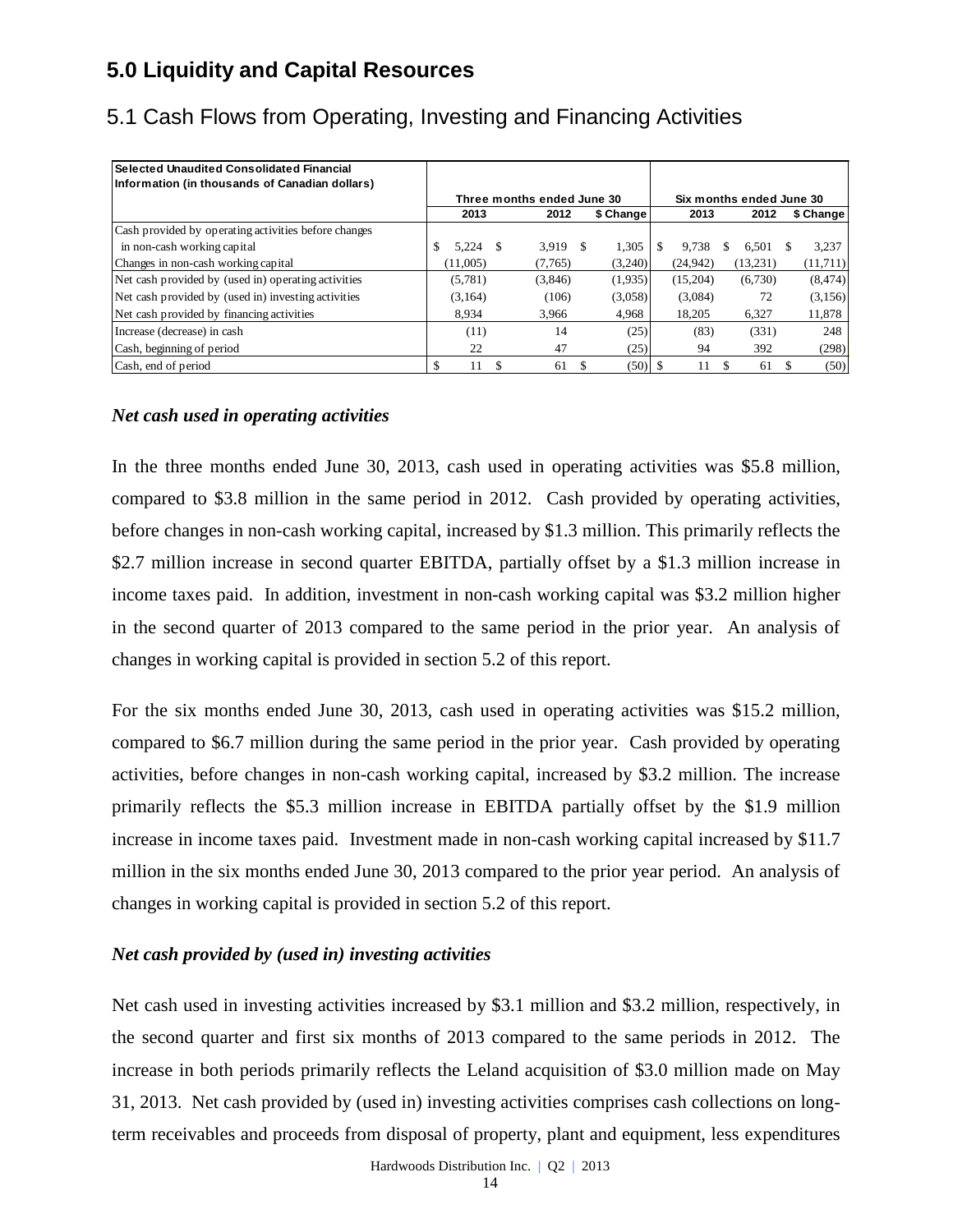made on business acquisitions as well as capital expenditures made to acquire additional property, plant and equipment.

Other than our five Paxton distribution centres, our capital expenditures are typically low as we lease our buildings and contract out all freight delivery services. Capital expenditures in this part of our business are principally for the replacement of forklifts, furniture and fixtures, leasehold improvements and computer equipment.

Our Paxton business requires some additional ongoing investment in moulders and other light remanufacturing equipment. Paxton also buys trailers and leases tractor units for use in delivery of product to customers, whereas other Hardwoods operations contract out this freight delivery service to third-party carriers.

We believe we have made sufficient expenditures to sustain productive capacity of our business as it relates to our needs for property, plant and equipment. Ongoing maintenance capital expenditures for our operations are anticipated to be approximately \$1.0 million annually.

We also lease automobiles for the use of outside sales representatives and certain managers. For the three months ended June 30, 2013, principle payments on automobile finance lease obligation were \$0.2 million (2012 - \$0.2 million) and for the six months ended June 30, 2013 were \$0.4 million (2012 - \$0.4 million).

#### *Net cash provided by financing activities*

Net cash provided by financing activities increased by \$5.0 million and \$11.9 million, respectively, in the second quarter and the first six months of 2013 when compared to the same periods in 2012. The year-over-year increases primarily reflect increased bank indebtedness as we supported sales growth with higher working capital investment. In addition, we increased our bank borrowings during the second quarter of 2013 to finance the \$3.0 million purchase of import lumber business located in Leland, NC.

### 5.2 Working Capital

Our business requires an ongoing investment in working capital, which we consider to be comprised of accounts receivable, inventory, and prepaid expenses, partially offset by provisions and short-term credit provided by suppliers in the form of accounts payable and accrued liabilities. We had working capital of \$112.0 million at June 30, 2013, compared to \$80.8 million at June 30, 2012. Most of this increase is attributable to our increased investment in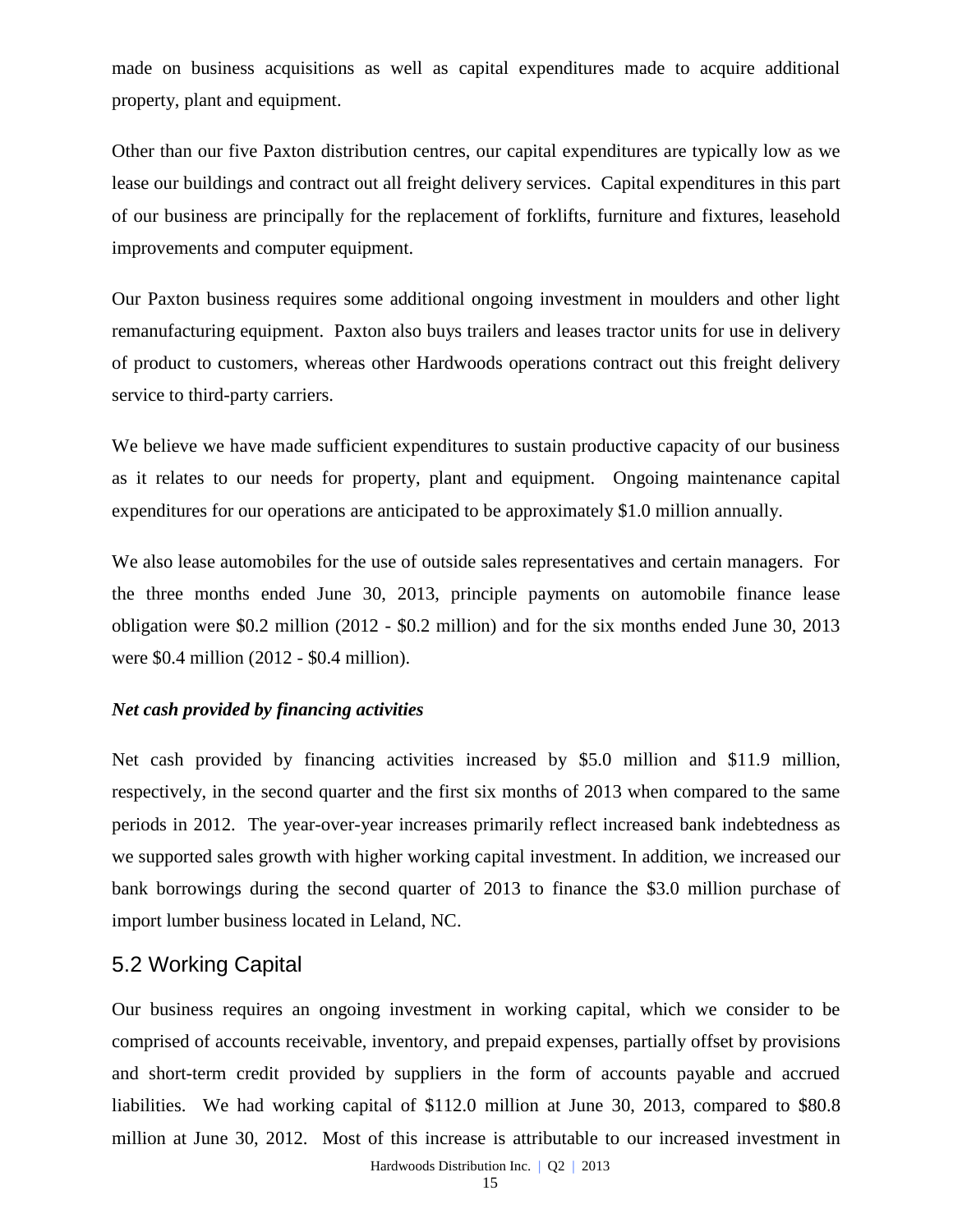accounts receivable and inventory to support sales growth of just over 20% in the three and six month periods ended June 30, 2013 compared to the same periods in the prior year, as well as additional working capital acquired as part of the Leland acquisition.

Our investment in working capital fluctuates from quarter-to-quarter based on factors such as seasonal sales demand, strategic purchasing decisions taken by management, and the timing of collections from customers and payments made to our suppliers. Historically the first and fourth quarters are seasonally slower periods for construction activity and therefore demand for hardwood products decreases. As a result, sales and working capital requirements may be lower in these quarters. A summary of changes in our non-cash operating working capital during the three and six months ended June 30, 2013 and 2012 is provided below.

| (in thousands of Canadian dollars)             |                                        |                                        |                                                     |                    |
|------------------------------------------------|----------------------------------------|----------------------------------------|-----------------------------------------------------|--------------------|
| Source (use) of funds                          | Three months<br>ended June 30.<br>2013 | Three months<br>ended June 30.<br>2012 | Six months<br>ended June 30. ended June 30.<br>2013 | Six months<br>2012 |
|                                                |                                        |                                        |                                                     |                    |
| Accounts receivable                            | \$<br>$(3,872)$ \$                     |                                        | $(13,397)$ \$                                       | (9,034)            |
| Inventory                                      | (7,328)                                | (5,755)                                | (12, 444)                                           | (5,905)            |
| Prepaid expenses                               | (5)                                    | (669)                                  | 219                                                 | (514)              |
| <b>Provisions</b>                              |                                        | 14                                     | (7)                                                 |                    |
| Accounts payable and accrued liabilities       | 200                                    | 1,123                                  | 687                                                 | 2.217              |
| Increase in non-cash operating working capital | $(11,005)$ \$                          | $(7,765)$ S                            | $(24,942)$ \$                                       | (13,231)           |

Continued compliance with financial covenants under our credit facilities is important to ensure that we have adequate financing available to meet our working capital requirements. The terms of our revolving credit facilities are addressed in section 5.3 of this report.

# 5.3 Revolving Credit Facilities and Debt Management Strategy

| <b>Selected Unaudited Consolidated Financial Information (in thousands of dollars)</b> |    |               |    |                   |  |  |  |  |
|----------------------------------------------------------------------------------------|----|---------------|----|-------------------|--|--|--|--|
|                                                                                        |    | As at         |    | As at             |  |  |  |  |
|                                                                                        |    | June 30, 2013 |    | December 31, 2012 |  |  |  |  |
| Cash                                                                                   | \$ | (11)          | \$ | (94)              |  |  |  |  |
| <b>Bank</b> indebtedness                                                               |    | 45,909        |    | 24,683            |  |  |  |  |
| Net Debt                                                                               |    | 45,898        |    | 24,589            |  |  |  |  |
| Shareholders' equity                                                                   |    | 85,314        |    | 76,012            |  |  |  |  |
| <b>Total Capitalization</b>                                                            | \$ | 131,212       | \$ | 100,601           |  |  |  |  |
| Net debt to total capitalization                                                       |    | 35.0%         |    | 24.4%             |  |  |  |  |
| Previous 12 months EBITDA                                                              | \$ | 17,603        | \$ | 12,347            |  |  |  |  |
| Net debt to previous 12 months EBITDA                                                  |    | 2.6           |    | 2.0               |  |  |  |  |

We consider our capital to be bank indebtedness (net of cash) and shareholder's equity. As shown above, our net debt balance increased by \$21.3 million to \$45.9 million at June 30, 2013,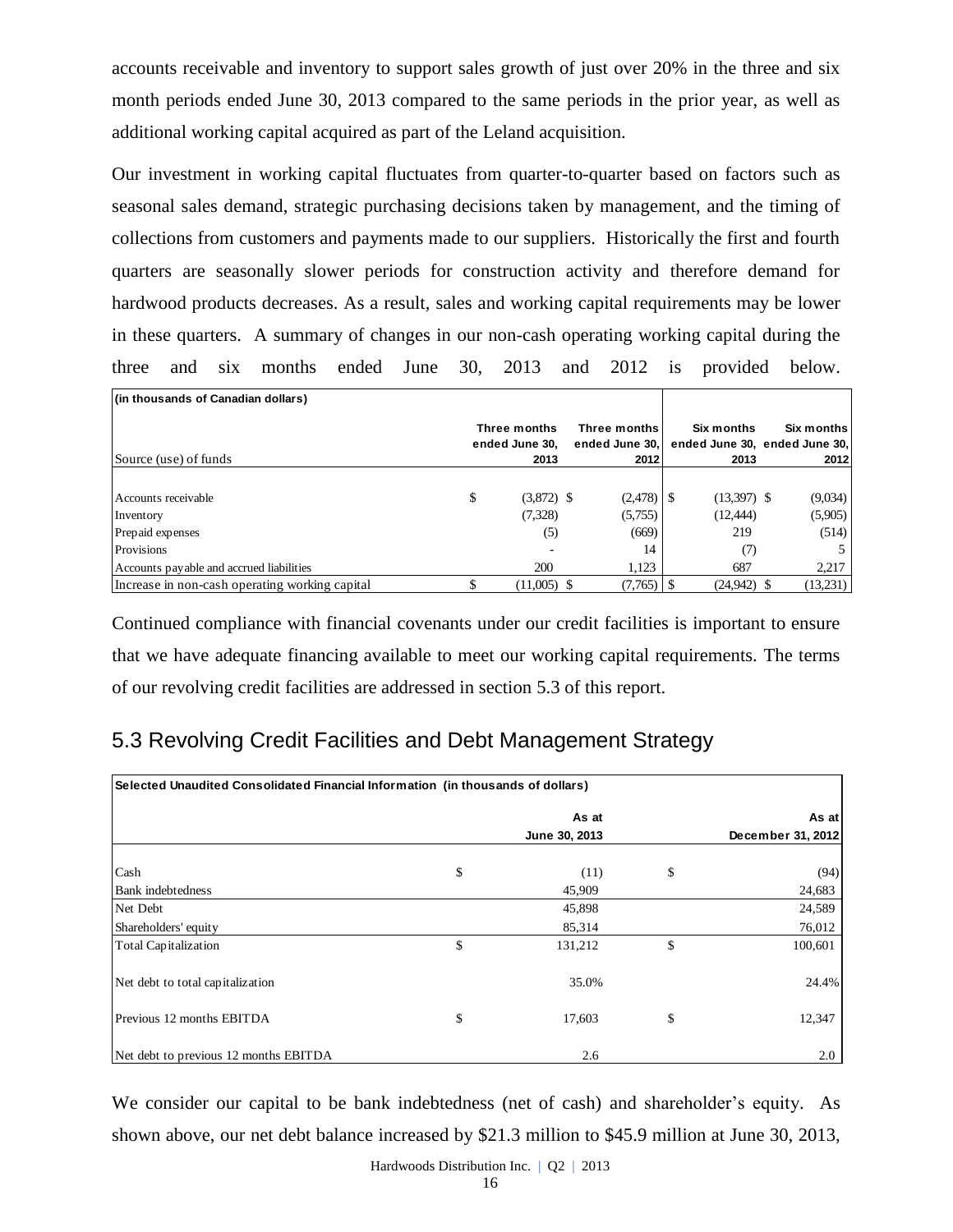from \$24.6 million at December 31, 2012. This increase in net debt primarily reflects the use of our bank lines to finance additional investment in working capital to support our higher sales, and the \$3.0 million Leland acquisition completed on May 31, 2013. Overall net debt compared to total capitalization stood at 35.0% as at June 30, 2013, compared to 24.4% at December 31, 2012.

We have independent credit facilities in both Canada and the U.S. Our Canadian credit facility, which has a maturity date of August 7, 2016, provides financing up to \$15.0 million. On February 15, 2013, our US credit facility was amended to increase the maximum borrowing available under the credit facility to US\$45 million and to extend the maturity date to May 26, 2016. On May 31, 2013, our US credit facility was further amended to increase the maximum borrowing available to US\$50 million. This amendment was undertaken concurrently with the completion of the Leland acquisition. Our credit facilities may be drawn down to meet shortterm financing requirements such as fluctuations in non-cash working capital, and in the case of the Canadian credit facility, to also make capital contributions to our US operating subsidiary. The amount made available under our Canadian and US revolving credit facilities is limited to the extent of the value of certain accounts receivable and inventories held by subsidiaries of the Company. Credit facilities also require ongoing compliance with certain credit ratios. A summary of our credit facilities at June 30, 2013 is provided in the following table. At June 30, 2013, we had total borrowing capacity available of \$22.3 million for future use, as well as to cover checks issued in excess of funds on deposit, which at June 30, 2013, amounted to \$0.8 million.

| Selected Unaudited Consolidated Financial Information (in thousands of dollars) |                                           |                                      |  |  |  |  |  |
|---------------------------------------------------------------------------------|-------------------------------------------|--------------------------------------|--|--|--|--|--|
|                                                                                 | <b>Canadian Credit</b><br><b>Facility</b> | <b>US Credit</b><br>Facility         |  |  |  |  |  |
| Maximum borrowings under credit facility                                        | \$15 million                              | \$52.6 million (US\$50 million)      |  |  |  |  |  |
| Credit facility expiry date                                                     | August 7, 2016                            | May 26, 2016                         |  |  |  |  |  |
| Available to borrow                                                             | $$15.0$ million                           | $$52.4$ million (US\$ 49.8 million)  |  |  |  |  |  |
| Credit facility borrowings                                                      | \$10.8 million                            | \$34.3 million (US\$ 32.6 million)   |  |  |  |  |  |
| Unused credit facility available                                                | \$4.2 million                             | \$18.1 million (US\$ 17.2 million)   |  |  |  |  |  |
|                                                                                 |                                           |                                      |  |  |  |  |  |
| Financial covenants:                                                            |                                           |                                      |  |  |  |  |  |
|                                                                                 | Covenant does not apply when              | Covenant does not apply when         |  |  |  |  |  |
|                                                                                 | the unused credit facility available      | the unused credit facility available |  |  |  |  |  |
|                                                                                 | exceeds \$2.0 million, which it           | exceeds US\$2.5 million, which it    |  |  |  |  |  |
|                                                                                 | $did$ at June 30, 2013                    | did at June $30, 2013$               |  |  |  |  |  |

Hardwoods Distribution Inc. | Q2 | 2013 The terms of the agreements with our lenders provide that dividends cannot be made to our shareholders in the event that our subsidiaries are not compliant with their financial covenants.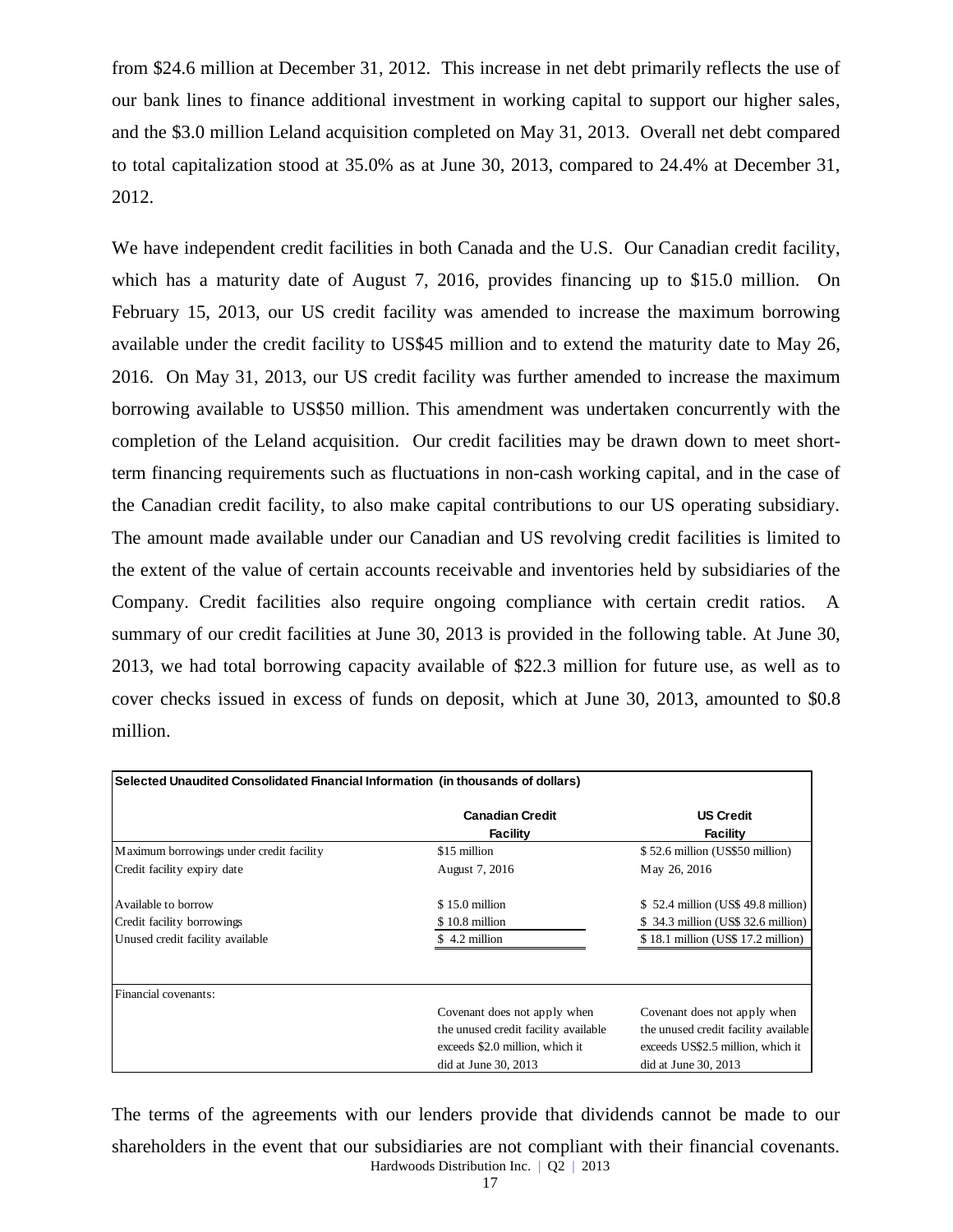As at June 30, 2013, our operating subsidiaries were compliant with all required credit ratios. Accordingly there were no restrictions on dividends arising from non-compliance with financial covenants.

Our debt management strategy is to roll and renew (as opposed to repay and retire) our revolving credit facilities in Canada and the US when they expire in August 2016 and May 2016, respectively. We do not intend to restrict future dividends in order to fully extinguish our bank debt obligations upon their maturity. The amount of bank debt that will actually be drawn on our available revolving credit facilities will depend upon the seasonal and cyclical needs of the business, and our cash generating capacity going forward. When making future dividend decisions, we will consider the amount of financial leverage, and therefore bank debt, we believe is appropriate given existing and expected market conditions and available business opportunities. We do not target a specific financial leverage amount. We believe our current credit facilities are sufficient to finance our working capital needs and market expansion strategy.

## 5.4 Contractual Obligations

There were no significant changes in our contractual commitments outside of the normal course of business, compared with those set forth in the Company's 2012 Annual Report, available on SEDAR at www.sedar.com.

## 5.5 Off-Balance Sheet Arrangements

The Company has no off-balance sheet arrangements.

## 5.6 Financial Instruments

Financial assets include cash and cash equivalents and current and long-term receivables, which are measured at amortized cost. Financial liabilities include bank indebtedness, accounts payable and accrued liabilities, income taxes payable and finance lease obligations which are measured at amortized cost. The carrying values of our cash and cash equivalents, accounts receivable, income taxes payable, accounts payable and accrued liabilities approximate their fair values due to the relatively short period to maturity of the instruments. The fair value of long-term receivables and finance lease obligations are not expected to differ materially from carrying value given the interest rates being charged and term to maturity. The carrying values of the credit facilities approximate their fair values due to the existence of floating market-based interest rates.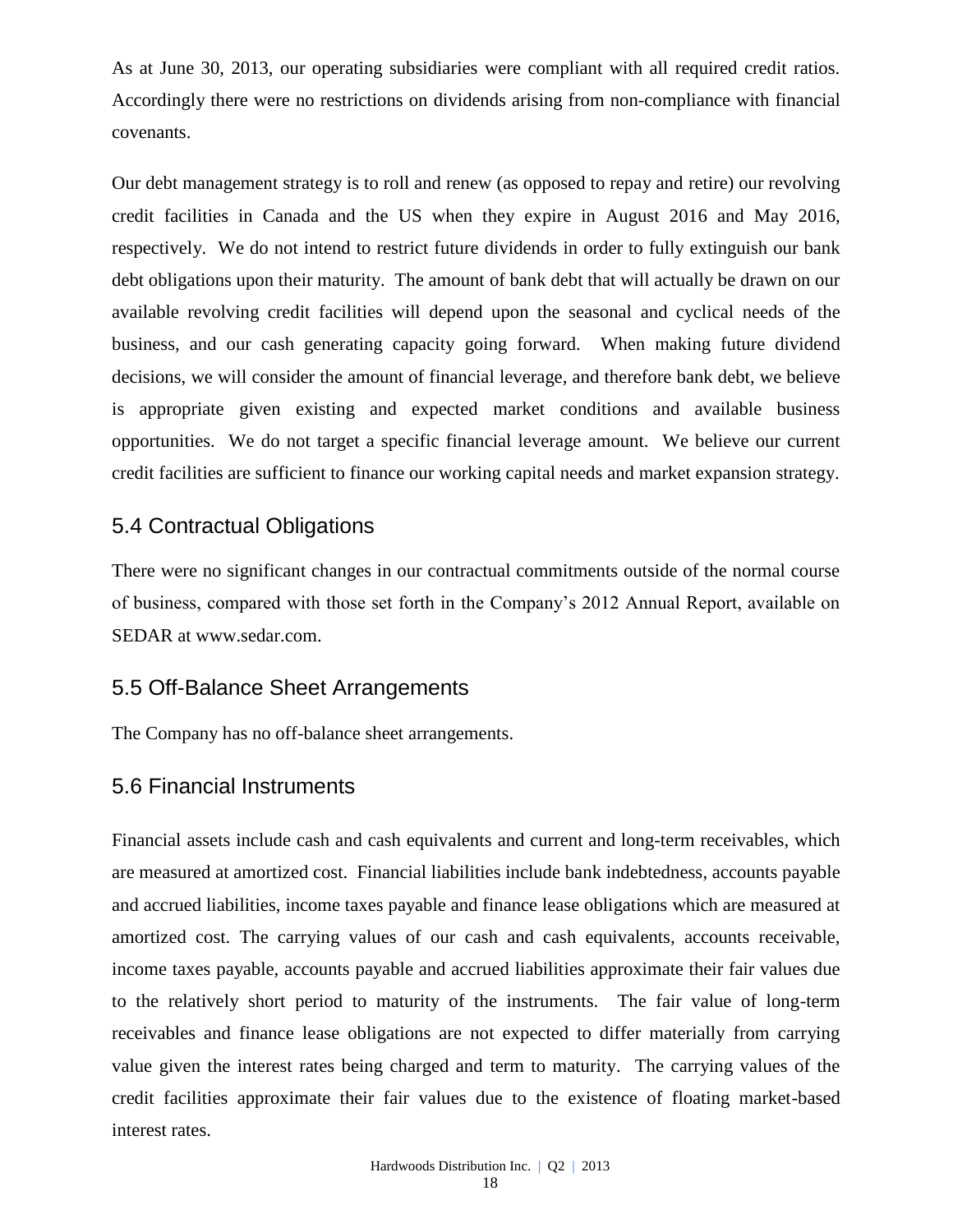## 5.7 Share Data

As at August 2, 2013, the date of this MD&A, we had 16,394,490 common shares issued and outstanding. In addition at August 2, 2013, 55,249 performance shares and 197,327 restricted shares were outstanding under the terms of our long-term incentive plan. The performance and restricted shares can be settled in common shares of the Company issued from treasury, shares purchased by the Company in the market, or in an amount of cash equal to the fair value of our common shares, or any combination of the foregoing. The restricted and performance shares vest over periods of up to three years and we intend to issue common shares from treasury to settle these obligations as they vest.

## 5.8 Dividends

In the second quarter of 2013, we declared a quarterly dividend of \$0.035 per share, which was paid on July 31, 2013 to shareholders of record as at July 19, 2013. On August 2, 2013 we declared a quarterly dividend of \$0.035 per share, payable on October 31, 2013 to shareholders of record as at October 18, 2013. The Board regularly assesses our dividend strategy, giving due consideration to anticipated cash needs for additional working capital to support growing the business, appropriate debt levels, acquisition opportunities which may be available, expected market conditions, demand for our products, and other factors.

## **6.0 Related Party Transactions**

There were no material related party transactions in the three and six months ended June 30, 2013 or in the comparative periods in the prior year.

# **7.0 Critical Accounting Estimates & Adoption of Changes in Accounting Policies**

## 7.1 Critical Accounting Estimates

The preparation of financial statements in accordance with IFRS requires that we make estimates and assumptions that can have a material impact on our results of operations as reported on a periodic basis. We base our estimates and assumptions on past experience and other factors that are deemed reasonable under the circumstances. Actual results could differ from these estimates. The critical estimates used in preparing our financial statements are:

*Accounts Receivable Provision*: Due to the nature of our business and the credit terms we provide to our customers, we anticipate that a certain portion of required customer payments will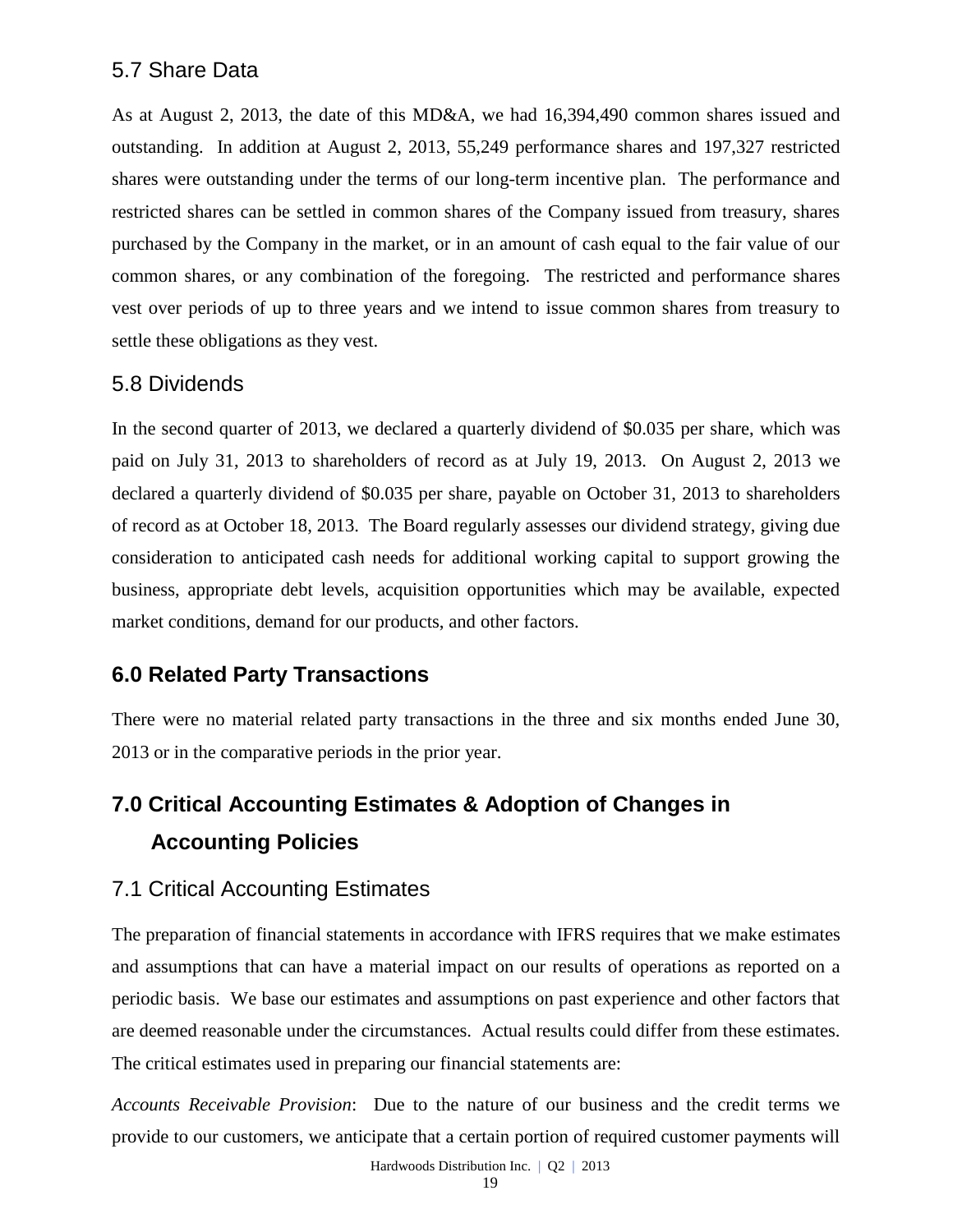not be made, and we maintain an allowance for these doubtful accounts. The allowance is based on our estimate of the potential of recovering our accounts receivable, and incorporates current and expected collection trends.

*Deferred income Taxes:* We are required to make estimates and assumptions regarding future business results, as well as the amount and timing of certain future discretionary tax deductions available to us. These estimates and assumptions can have a material impact upon the amount of deferred income tax assets and liabilities that we recognize.

## 7.2 Adoption of New Accounting Policies

The significant accounting policies that have been used applied in the preparation of the Interim Financial Statements are summarized in our Audited Financial Statements for the year ended December 31, 2012, except as described below. We adopted the following new IFRS standards, along with any consequential amendments, effective January 1, 2013. These changes were made in accordance with the applicable transitional provisions. Several other new standards and amendments came into effect on January 1, 2013; however, they do not impact the Interim Financial Statements and are not anticipated to impact our annual consolidated financial statements.

The nature and impact of each new standard and amendment applicable to the Company are as follows:

### *IAS 1 Presentation of items of other comprehensive income (Amendment)*

The amendments to IAS 1 introduce a grouping of items presented in other comprehensive income ("OCI"). Items that could be reclassified to profit or loss at a future point in time shall be presented separately from items that will never be reclassified. This amendment has no impact on our presentation as the components of OCI pertain only to gains or losses arising on the translation of foreign operations, for which the cumulative exchange differences would be reclassified to profit or loss on disposal of the foreign operation.

#### *IFRS 10 Consolidated Financial Statements*

In May 2011, the IASB issued IFRS 10, Consolidated Financial Statements, to replace IAS 27, Consolidated and Separate Financial Statements, and SIC 12, Consolidation – Special Purpose Entities. The new consolidation standard changes the definition of control so that the same criteria apply to all entities, both operating and special purpose entities, to determine control.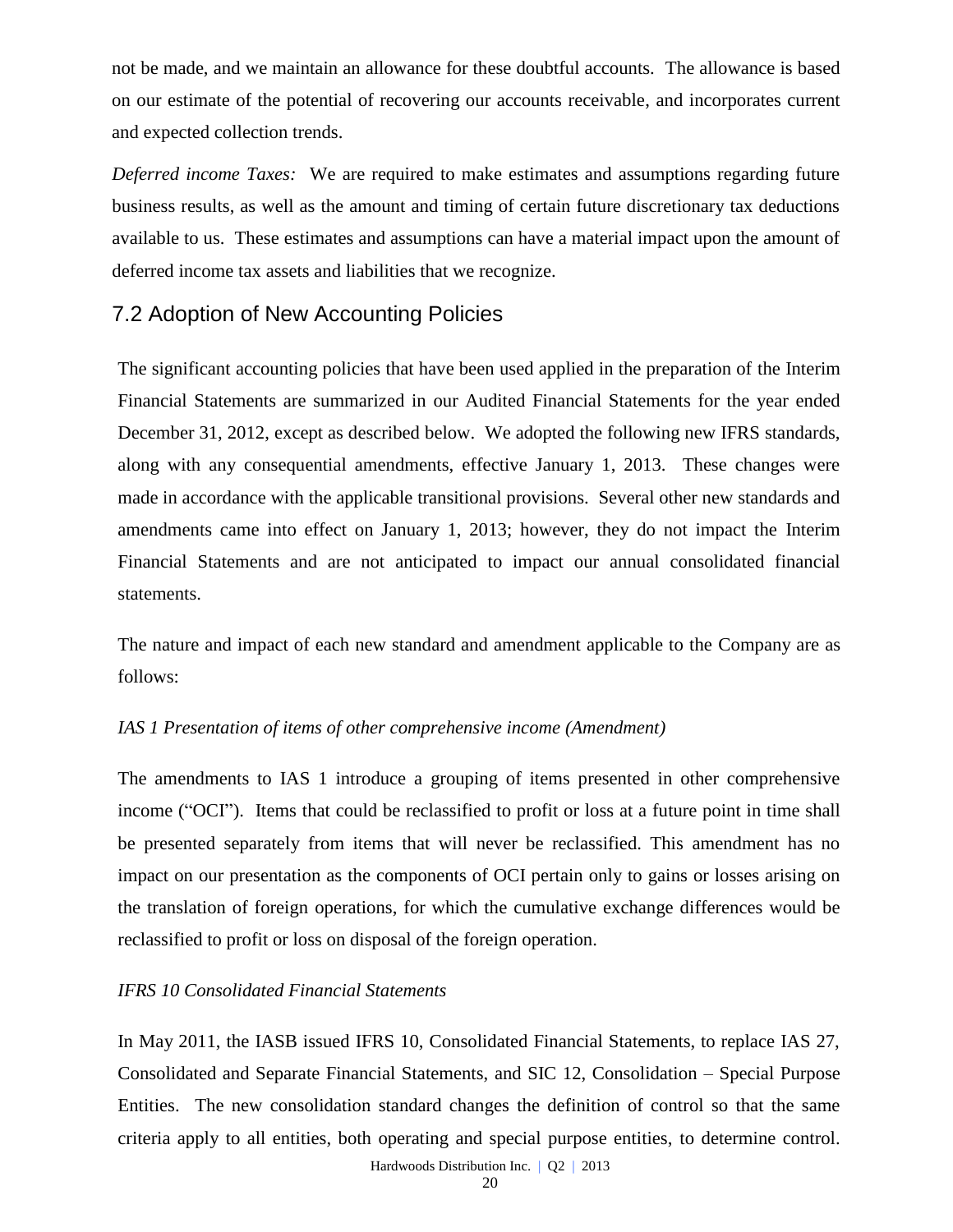The revised definition focuses on the need to have both power and variable returns before control is present. The adoption of IFRS 10 did not result in any change in the consolidation status of any of our subsidiaries or investees.

#### *IFRS 11 Joint Arrangements*

In May 2011, the IASB issued IFRS 11, Joint Arrangements, to replace IAS 31, Interests in Joint Ventures. The new standard defines two types of arrangements: Joint Operations and Joint Ventures. The focus of the standard is to reflect the rights and obligations of the parties involved in the joint arrangement, regardless of whether the joint arrangement operates through a separate legal entity. Joint arrangements that are classified as joint ventures are accounted for using the equity method of accounting. Joint arrangements that are classified as joint operations require the venturers to recognize the individual assets, liabilities, revenues and expenses to which they have legal rights or are responsible. The adoption of IFRS 11 did not result in any changes to our Interim Financial Statements as we have no joint arrangements.

### *IFRS 12 Disclosure of Interests in Other Entities*

In May 2011, the IASB issued IFRS 12, Disclosure of Interests in Other Entities, to create a comprehensive disclosure standard to address the requirements for subsidiaries, joint arrangements and associates including the reporting entity's involvement with other entities. It also includes the disclosure requirements for unconsolidated structured entities (i.e. special purpose entities). We adopted IFRS 12 effective January 1, 2013. The adoption of IFRS 12 may result in incremental disclosures in our annual consolidated financial statements.

#### *IFRS 13 Fair Value Measurement*

In May 2011, the IASB issued IFRS 13, Fair Value Measurement, as a single source of guidance for all fair value measurements required by IFRS to reduce the complexity and improve consistency across its application. The standard provides a definition of fair value and guidance on how to measure fair value as well as a requirement for enhanced disclosures. We adopted IFRS 13 on a prospective basis effective January 1, 2013.

We have not undertaken early adoption of any other standard, interpretation or amendment in the Interim Financial Statements that have been issued, but not yet effective.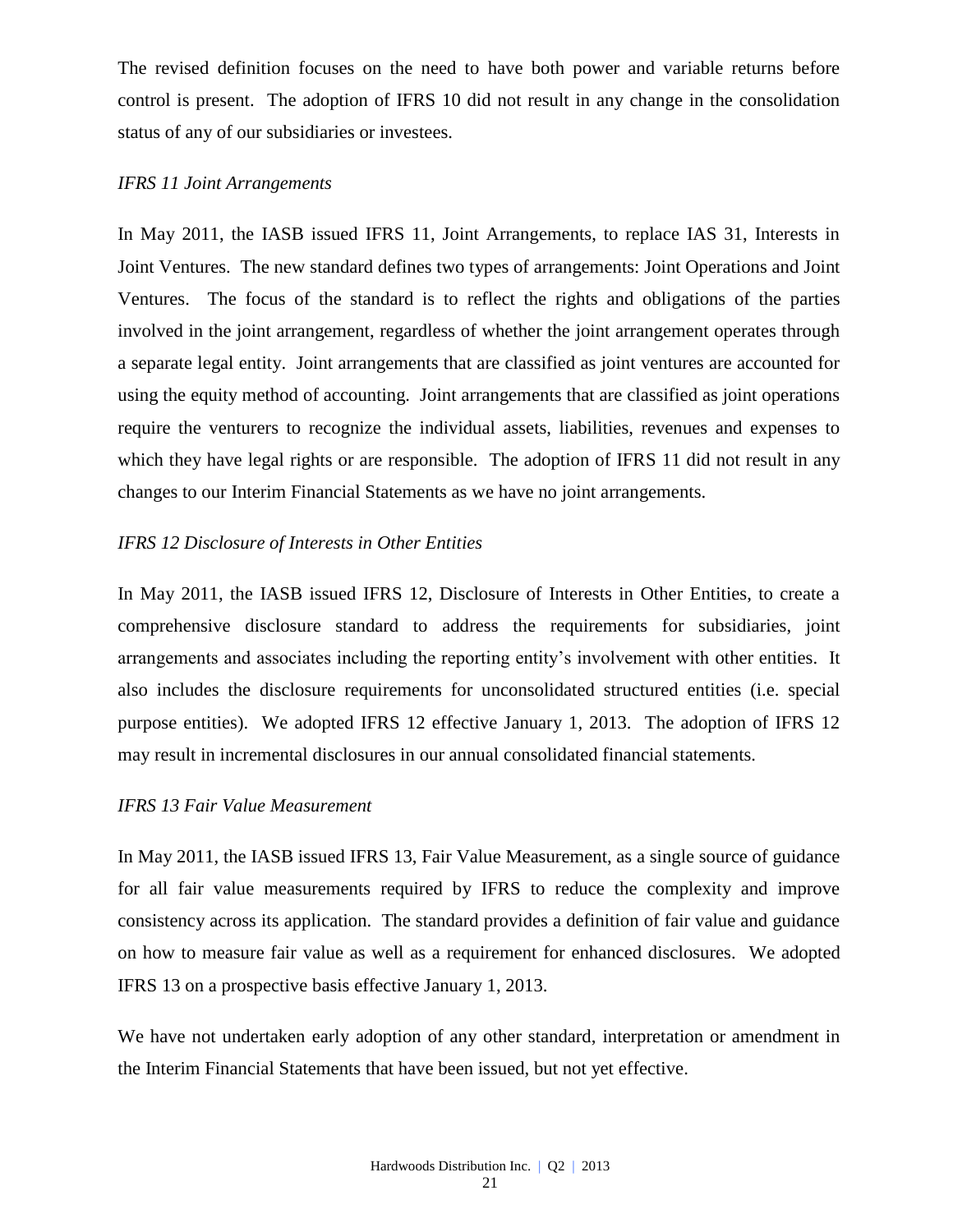### **8.0 Risks and Uncertainties**

We are exposed to a number of risks and uncertainties in the normal course of business that could have a negative effect on our financial condition or results of operations. We identify significant risks that we were aware of in our Annual Information Form dated March 19, 2013, and in our Information Circular dated April 2, 2013. Both documents are available to readers at [www.sedar.com.](http://www.sedar.com/)

On September 27, 2012 an unfair trade petition was filed in the United States seeking the imposition of countervailing duties ("CVD") and antidumping duties ("AD") against Chinese hardwood plywood. The trade petition was brought by a coalition of U.S. plywood manufacturers, alleging that Chinese imports are sold in the United States at prices below cost and are subsidized by the Government of China. On February 27, 2013 Commerce completed the preliminary stage of its CVD investigation and imposed a preliminary CVD rate of 22.63% against product imported to the U.S. from substantially all Chinese mill producers. On April 30, 2013 Commerce announced it had completed the preliminary stage of its AD duty investigation, imposing a preliminary AD duty rate of 22.14% against most Chinese mill producers. As a result of these announcements, the combined preliminary CVD/AD duty rate on hardwood plywood imported from China into the United States is 44.77%.

We estimate that approximately 14% of our total sales in 2012 were made up of products that would have fallen within the scope of this U.S. trade action. The majority of our U.S. product mix is comprised of products that are not subject to this trade dispute, namely hardwood lumber, specialty wood products, domestically produced plywood products, and plywood imported from counties other than China. In addition, these preliminary duties have no effect upon our Canadian operations.

Hardwoods Distribution Inc. | Q2 | 2013 It cannot be determined to what extent imported Chinese hardwood plywood will be priced out of the U.S. market after bearing a combined 44.77% preliminary CVD/AD duty rate. Although Chinese product becomes immediately more expensive, prices for U.S. produced domestic plywood have also been steadily increasing in the past several months. Current volume demand for hardwood plywood is also strong, reflecting the ongoing recovery in the U.S. housing market. As a result, Hardwoods expects customer demand to continue for some dutiable products from China, whereas some customers will choose to look at alternative product options. Hardwoods strategy includes selling both imported and domestically produced hardwood plywood to satisfy demand and product preferences from Hardwoods' customers. We have active supply lines for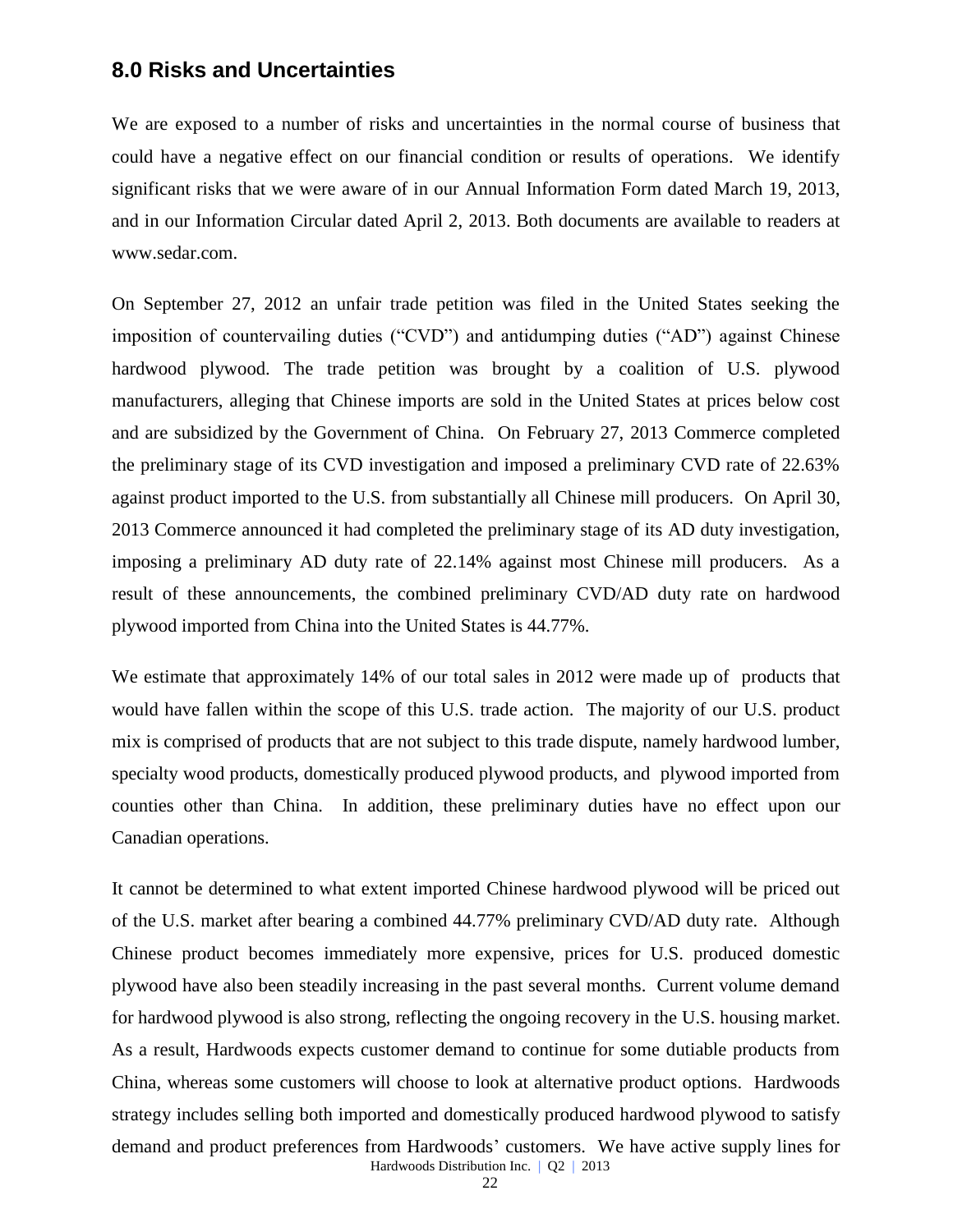hardwood plywood both in the U.S. and in international markets other than China. Although markets are likely to be disrupted in the short-term by the imposition of preliminary CVD/AD duties, we believe that should it become necessary, we are well positioned to respond to customer needs through other sourcing channels that are not dependent upon Chinese production.

The AD and CVD rates that have been announced by Commerce represent their preliminary determinations only, and are subject to further investigation and revision. The final determination regarding both CVD and AD is expected to be issued by Commerce on September 16, 2013. In addition, a separate decision from the US International Trade Commission ("ITC") is expected on the trade case on October 24, 2013. Shortly after that date the ITC will announce whether it finds U.S. plywood manufacturers have been injured, or are threatened to be injured, by hardwood plywood imported from China. An injury finding by the ITC is required to affirm that Commerce can proceed with any CVD and AD duties that Commerce has imposed in the trade case.

Under US CVD and AD legislation, provisions exist for duty rates to be applied retroactively in certain circumstances to imports made 90 days prior to the date at which preliminary CVD and AD duties were imposed. For the possibility of retroactivity to arise, the Petitioners that initiated this trade case would need to file a request that Commerce investigate if there was a surge of imports, known as "Critical Circumstances," in the 90 days prior to the imposition of preliminary duties. The Petitioners have not requested that Commerce investigate Critical Circumstances, but the Petitioners may file such a request prior to the final duty decision date being rendered.

Management has consulted with trade lawyers and received advice that Critical Circumstances is not commonly alleged by Petitioners and affirmed through investigation by Commerce. We believe that certain Petitioners in this case have also themselves imported Chinese products in the Critical Circumstances period, and therefore some Petitioners would themselves be subject to retroactive duties if they alleged Critical Circumstances. For these reasons, we believe the risk of retroactive duties arising prior to the preliminary CVD and AD rates being imposed is remote and we have made no provision for retroactive duties in Interim Financial Statement.

We estimate that during the 90-day period prior to the imposition of the CVD, we directly imported approximately US\$5.9 million of products affected by this trade case. Based on the preliminary CVD rate of 22.63%, we estimate our exposure would be US\$1.3 million if retroactive CVD duties arise. With respect to the separate AD investigation, we believe that we did not directly import any product subject to this trade case into the US during the 90-day

Hardwoods Distribution Inc. | Q2 | 2013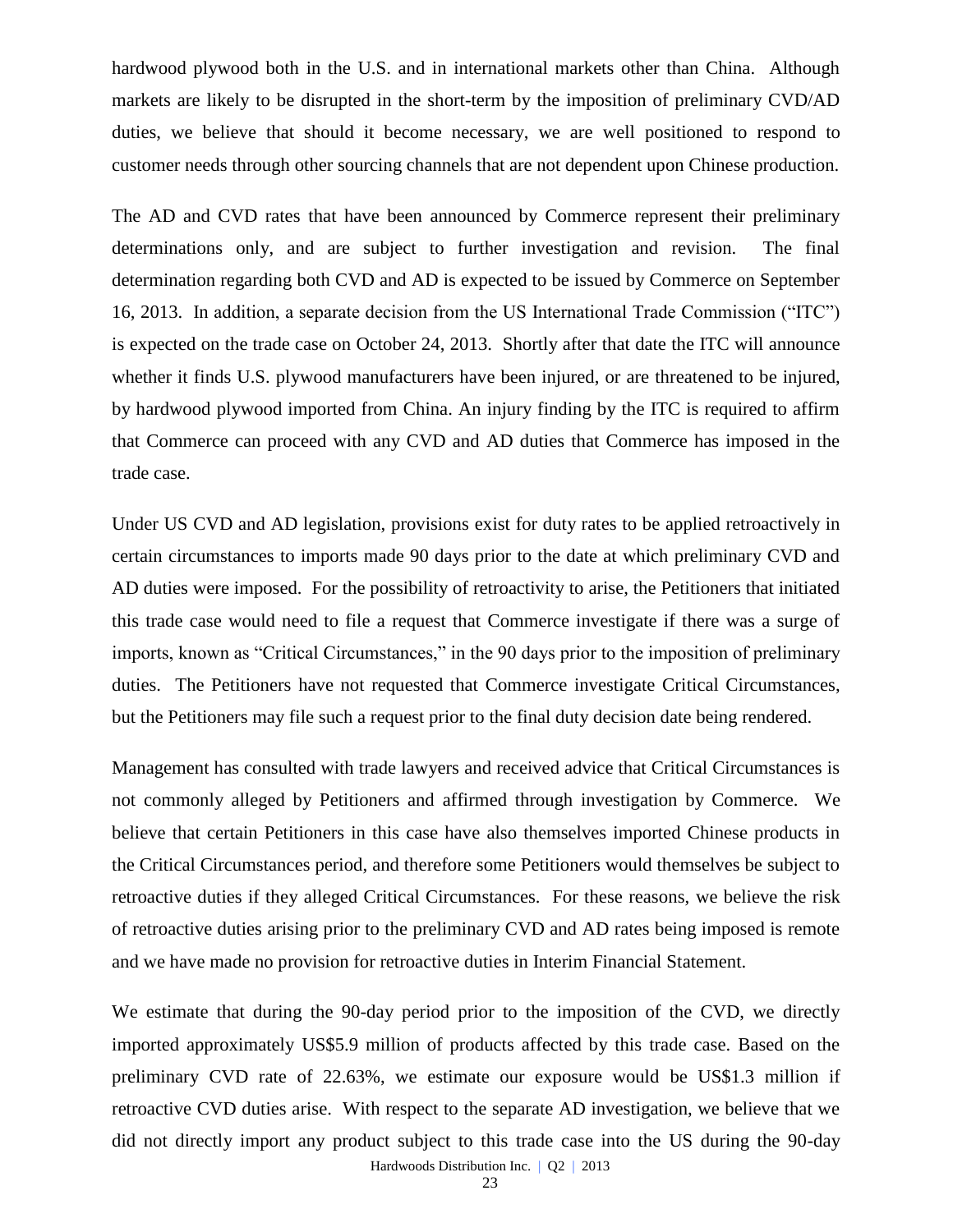period prior to the decision announcement, and therefore estimate no exposure to retroactive AD duties if they arise.

## **9.0 Internal Control over Financial Reporting**

Our management is responsible for establishing and maintaining adequate disclosure controls and procedures ("DC&P") and internal control over financial reporting ("ICFR"). Any systems of DC&P and ICFR, no matter how well designed, have inherent limitations. Therefore, even those systems determined to be effective can provide only reasonable assurance with respect to information required to be disclosed and financial statement preparation and presentation. There have been no changes in our ICFR during the quarter ended June 30, 2013 that have materially affected, or are reasonably likely to materially affect, our ICFR.

## **10.0 Note Regarding Forward Looking Information**

Certain statements in this MD&A contain forward-looking information within the meaning of applicable securities laws in Canada ("forward-looking information"). The words "anticipates", "believes", "budgets", "could", "estimates", "expects", "forecasts", "intends", "may", "might", "plans", "projects", "schedule", "should", "will", "would" and similar expressions are often intended to identify forward-looking information, although not all forward-looking information contains these identifying words.

The forward-looking information in this MD&A includes, but is not limited to: we view a gross margin percentage around 18% to be a more sustainable level for our business under normal business conditions, and expect gross margin will trend down to more typical levels in the second half of the year; we anticipate that business conditions will remain strong through the balance of 2013 and beyond with forecasters continuing to predict a multi-year strengthening trend for the US residential construction market; given that hardwood products are typically applied at the final stages of house construction (approximately 9-to-12 months after house construction starts), we expect to see higher demand for our products continuing well into 2014; our belief that the outlook for the US market is tempered by uncertainty over the impact of new antidumping and countervailing duties against imported hardwood plywood panels produced in China; our outlook for the Canadian market is generally neutral with 2013 housing starts expected to remain below 2012 levels following the changes to Canada's mortgage insurance rules; our perspective growth in the Canadian renovation and commercial construction markets is expected to be modest at 3.6% and 3.4% respectively; our primary goal in 2013 will be to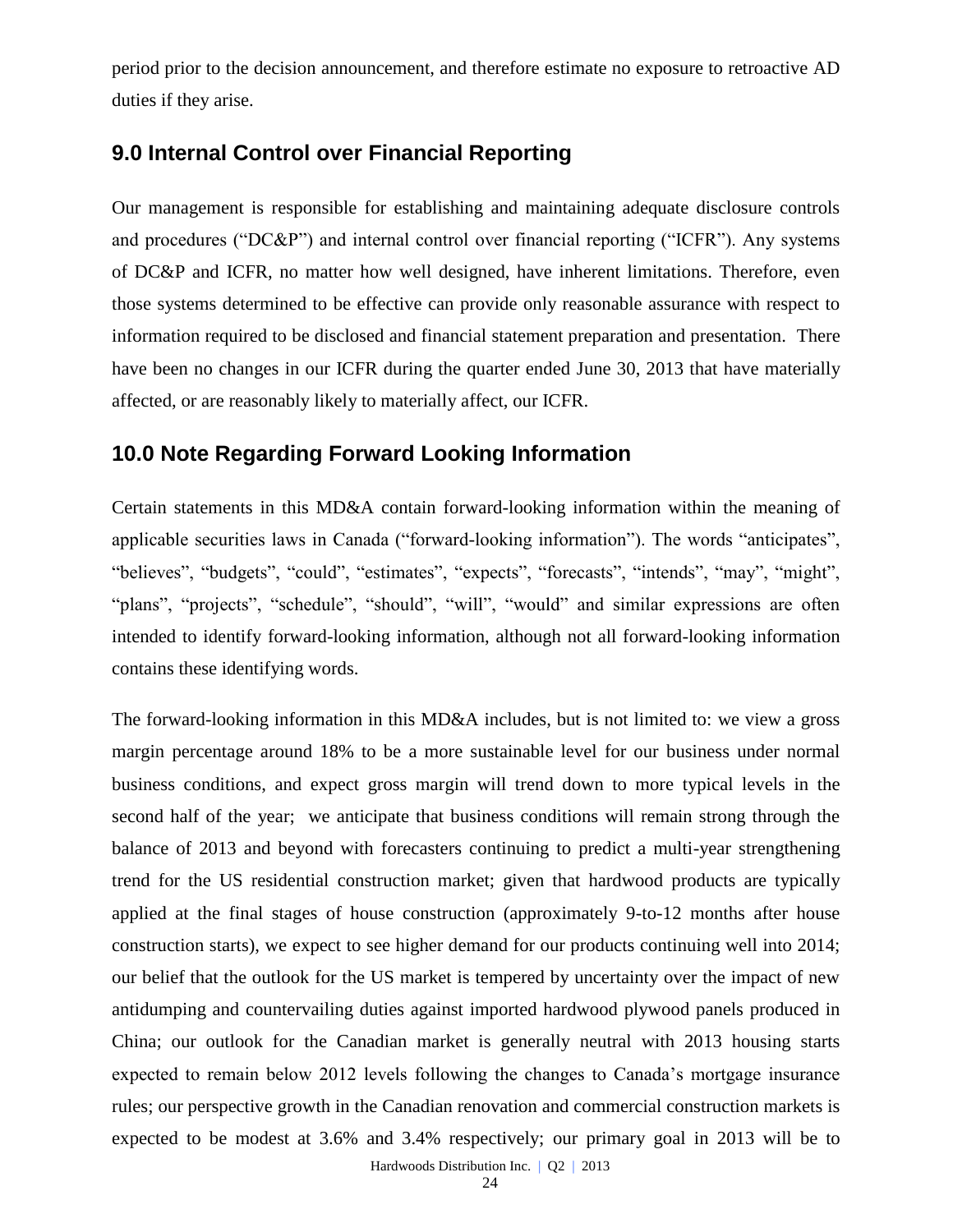continue capturing the growth potential from a strengthening US housing market, both in terms of sales volumes and product pricing; our intent entering year three of our successful market expansion strategy to continue to leverage our ability to source high quality products from a range of international markets, strengthen our presence in commercial and institutional construction markets, and solidify our presence in large geographic markets, primarily through the introduction of new products, and through the expansion of production capabilities at our Paxton branches; that our overall outlook for 2013 remains very positive; our perspective that we are successfully optimizing and growing the business organically, and we will continue to pursue well-priced, strategic acquisition opportunities; we believe we have made sufficient expenditures to sustain productive capacity of our business as it relates to our needs for property, plant and equipment; our expectation that ongoing maintenance capital expenditures for our operations are anticipated to be approximately \$1.0 million annually; that our debt management strategy is to roll and renew (as opposed to repay and retire) our revolving credit facilities in Canada and the US when they expire in August 2016 and May 2016, respectively; that we do not intend to restrict future dividends in order to fully extinguish our bank debt obligations upon their maturity; that the amount of bank debt that will actually be drawn on our available revolving credit facilities will depend upon the seasonal and cyclical needs of the business, and our cash generating capacity going forward; that when making future dividend decisions, we will consider the amount of financial leverage, and therefore bank debt, we believe is appropriate given existing and expected market conditions and available business opportunities; that we do not target a specific financial leverage amount; that we believe our current credit facilities are sufficient to finance our working capital needs and market expansion strategy; and that with respect to the trade action against Chinese hardwood plywood imported into the US we believe the risk of retroactive duties arising prior to the preliminary CVD and AD rates being imposed is remote.

The forecasts and projections that make up the forward-looking information are based on assumptions which include, but are not limited to: there are no material exchange rate fluctuations between the Canadian and US dollar that affect our performance; the general state of the economy does not worsen; we do not lose any key personnel; there are no decreases in the supply of, demand for, or market values of hardwood lumber or sheet goods that harm our business; we do not incur material losses related to credit provided to our customers; our products are not subjected to negative trade outcomes; we are able to sustain our level of sales and EBITDA margins; we are able to grow our business long term and to manage our growth;